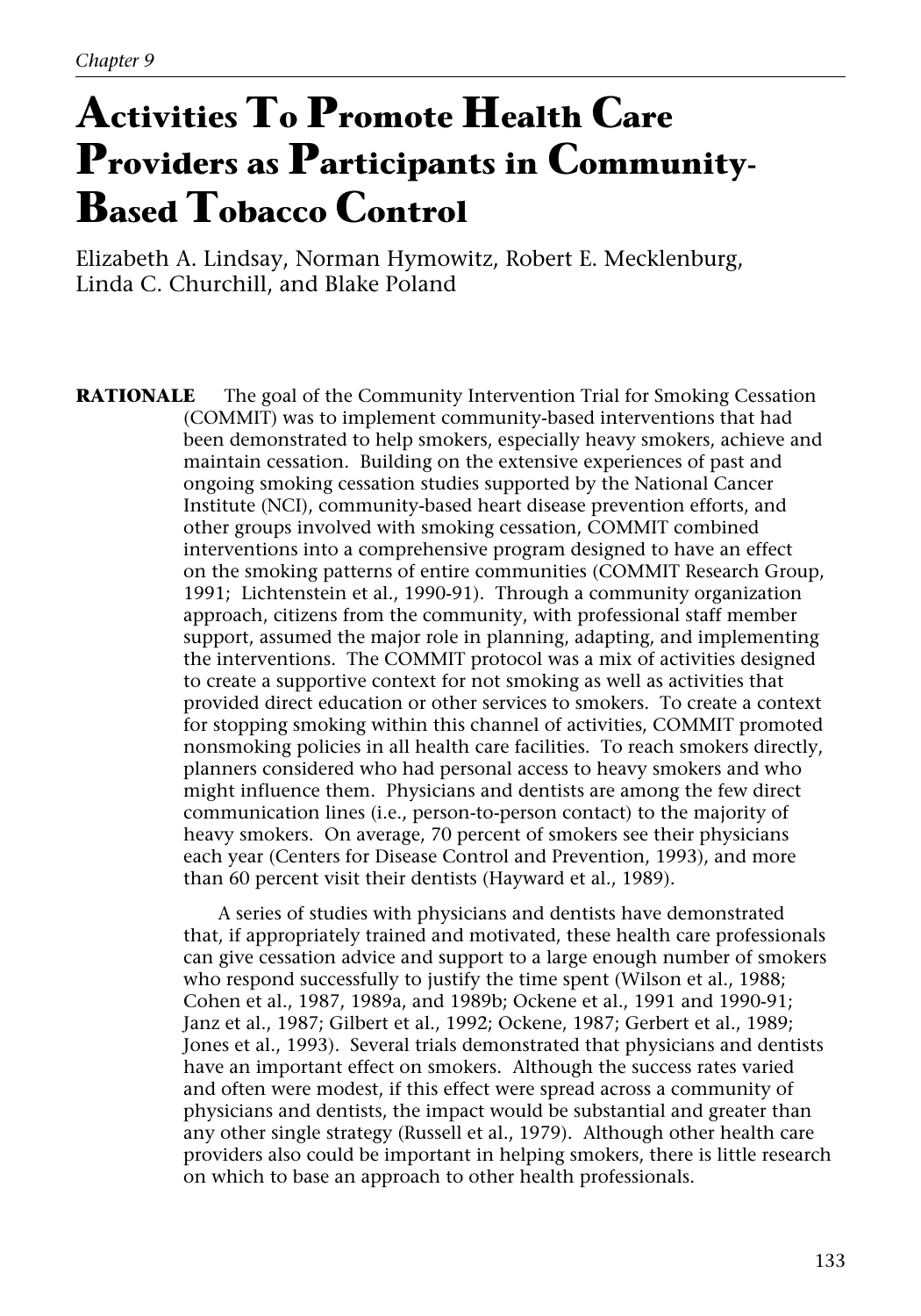Proponents of physician interventions argue that, in addition to having frequent contact with both healthy and ill smokers, physicians are ideally placed to influence smokers to quit because they are respected and trusted (in a way that cajoling friends or family members may not be) and patients see their physicians when perceived vulnerability to health threats is highest. Thus, there is an opportunity for intervention, especially if complaints can be related to patients' smoking.

There were preliminary evidence and a strong rationale that the dental profession also could play an important role in smoking cessation. More than 85 percent of dentists are general practitioners and thus in family practice (U.S. Department of Health and Human Services, 1990). Because of the frequency and continuity of dental care, the relationship between the dentist and the patient, and often the patient's family, is well established. Knowledge about each patient's social background can be useful during the intervention process. Regular dental care provides opportunities for accelerating the prequitting decisionmaking process and for postquitting followup reinforcement. Patients can be shown tobacco effects in their own mouths (e.g., gum disease and buildup of plaque on teeth) effects that are real to them at the moment rather than a more distant threat to their future health. In addition, dental visits often are longer than medical visits and can provide quality, face-to-face interactive time that provides many opportunities to reinforce patients' reasons for wanting to stop and for assisting patients with the process (Mecklenburg et al., 1993). In the early stages of the COMMIT intervention, the major national dental organizations adopted policies urging members to integrate tobacco intervention services into their clinical practices. For example, workshops on smoking cessation were offered at national and State meetings.

Previous studies made it clear that training physicians and dentists in smoking cessation was not sufficient in and of itself for a practice to reach the number of smokers necessary to produce a measurable change in smoking cessation at the 1-year followup (Kottke et al., 1989; Cummings et al., 1989). A comparison of studies that produced significant changes in smoking cessation with those that did not pointed to the importance of the presence of a reminder system in the office routine to cue health care professionals to address the smoking issue with patients. This meant motivating and training office staff members to set up office procedures that would make cessation interventions happen systematically.

There is evidence that the potential for physician and dental professional effect on smokers goes unrealized. Physicians and dentists believe that they should advise patients to stop smoking and have taken steps to eliminate smoking in their offices, but they often feel unprepared to intervene or feel that their intervention is unlikely to make a difference (Secker-Walker et al., 1989). In two random statewide surveys of Michigan adults, Anda and colleagues (1987) reported that fewer than half of smokers indicated that their physicians had ever asked them to quit. Based on surveys of physicians in the United States, Ockene and colleagues (1988) reported that, although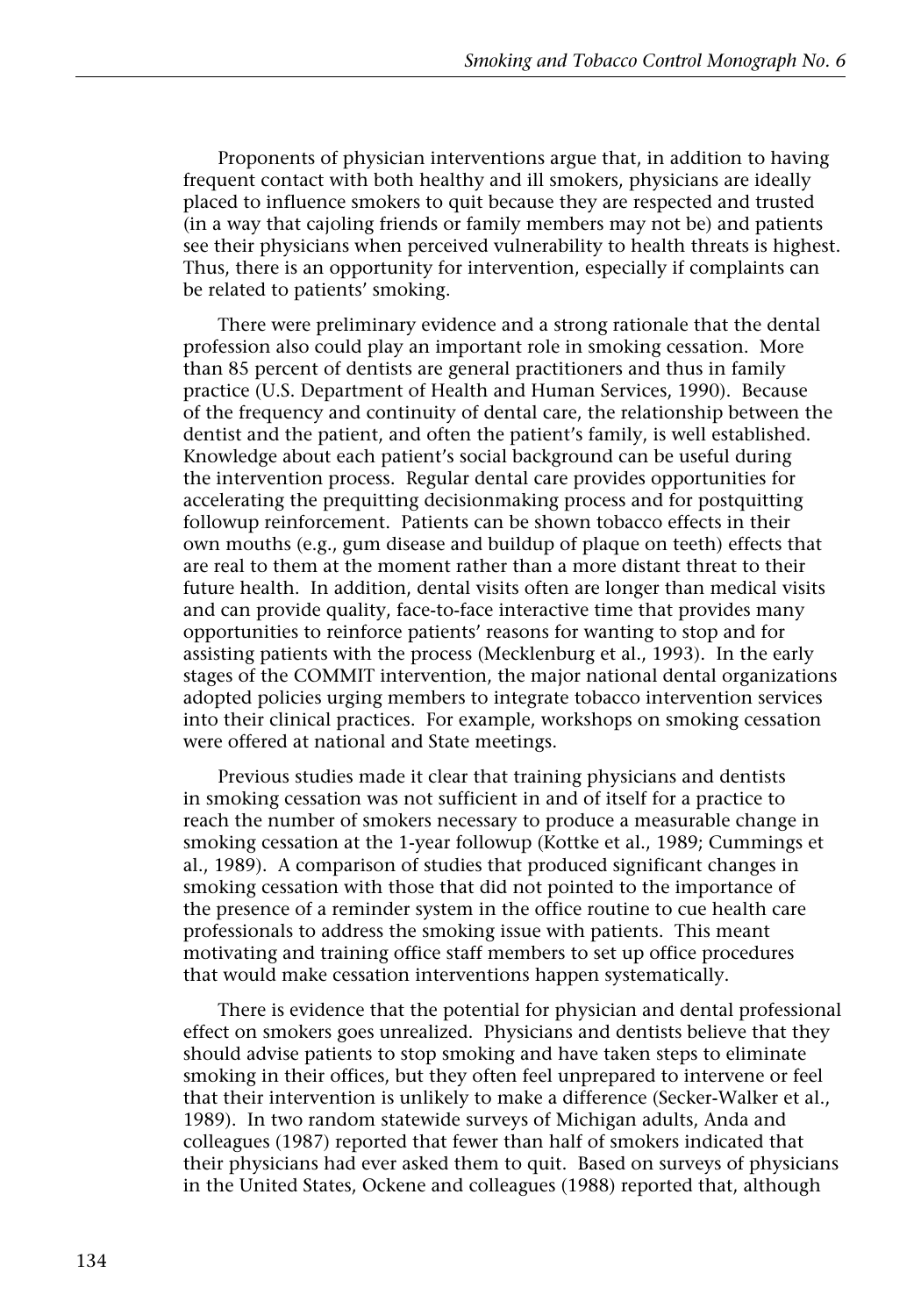physicians feel a responsibility to help smokers, fewer than two-thirds advise all smoking patients to quit. COMMIT baseline surveys of physicians and dentists indicated that 71 percent of physicians and 51 percent of dentists said that they routinely asked patients about smoking (Lindsay et al., 1994; Jones et al., 1993). In comparison, baseline surveys of smokers in the COMMIT communities indicated that only 39 percent of smokers had been told to stop smoking by either their physicians or their dentists (Lindsay et al., 1994). It appears that physicians had intentions to address the smoking issue with patients but perceived that they were intervening more often than they actually were. It is important to note that patients' recall of whether their physicians did raise the issue with them also will include errors, and therefore, it could be concluded that there was little congruence between perceptions of physicians and patients.

**CHALLENGES** Barriers to physicians' efficacy have been explored by several **AND BARRIERS** surveys. These barriers include restrictions of the time that can be spent with each patient, remuneration for counseling patients, medical school training that provides little in prevention skills, low success rates that are discouraging, and lack of knowledge about how to be more successful (Anda et al., 1987; Orlandi, 1987; Orleans et al., 1985). There was evidence that few physicians or dentists went beyond offering advice to stop and rarely made referrals, handed out self-help literature, set quit dates, or offered followup (Ockene et al., 1991). Addressing these issues became an important foundation for the protocol activities planned for the health care provider channel.

> In summary, medical and dental care teams became the focus of the health care provider channel activities. There was evidence that physician and dentist offices could change with appropriate motivation, education, and followup. There also was evidence that patients would appreciate the advice of these health care professionals and often would respond by trying to stop smoking. It also was clear that an integrated approach should be promoted that involved key roles for office staff members and a smoke-free office environment. It was important to mobilize other health care providers in the community, but at the time of protocol development, there was no systematic approach to recommend because of the lack of research among nurses, pharmacists, and other providers. Therefore, the primary mandate was to involve all health care providers in planning activities but to focus training on medical and dental care teams. COMMIT planners anticipated that activities directed at health care professionals beyond physicians and dentists would evolve as appropriate according to the needs of individual communities, but no resources were allocated specifically for this purpose.

**GOALS AND PROCESS** Based on the understanding of how health care providers **OBJECTIVES FOR HEALTH** can influence smoking cessation, the following overall **CARE PROVIDERS** goals were set to guide activities in this channel:

> • Involvement and leadership: Health care providers will be aware of, promote, and play an active role in smoking intervention efforts in the community.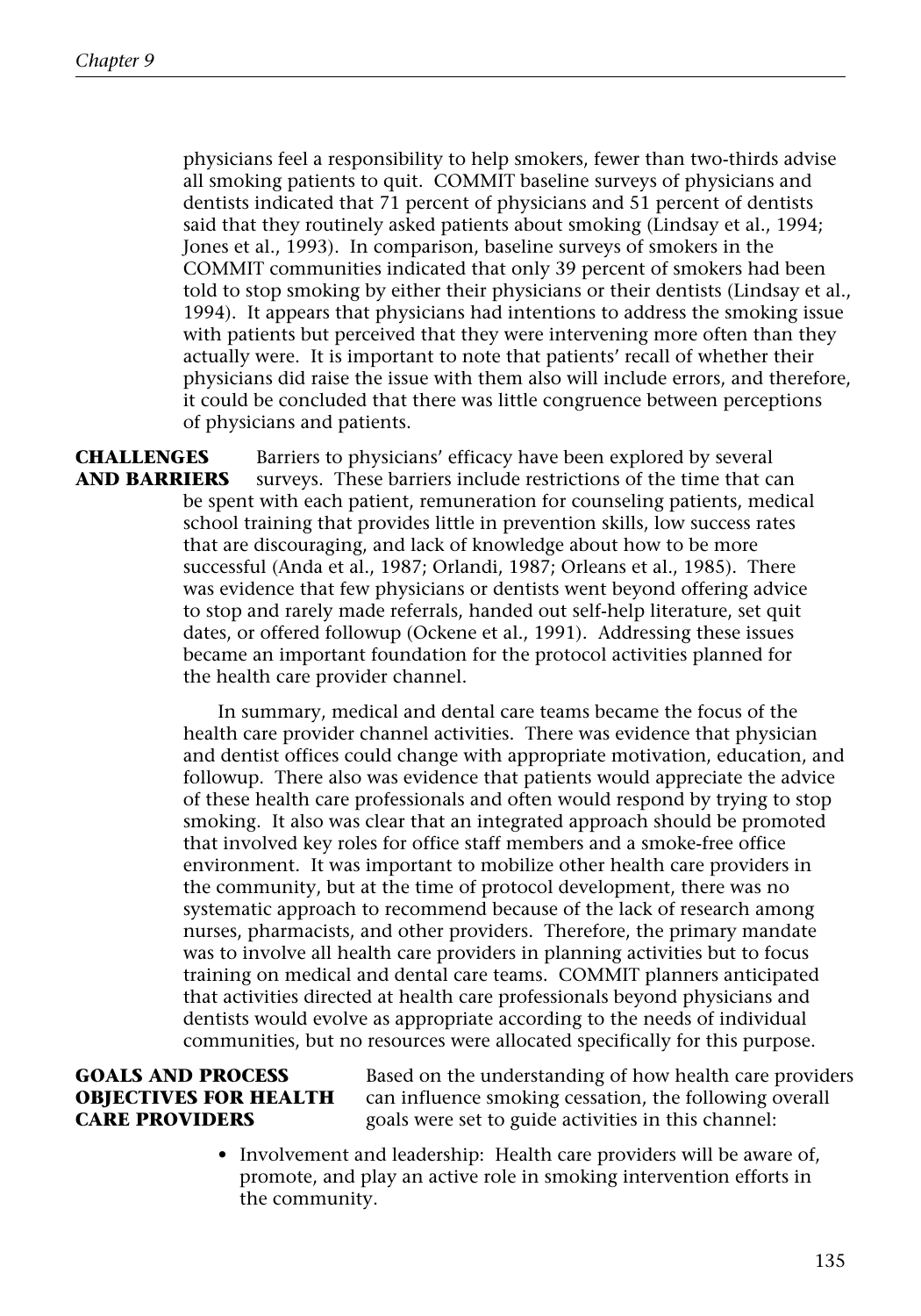- Changes in clinical procedures: Health care providers will regard smoking cessation advice as the minimal standard of practice; they will ask all patients whether they smoke; and some providers will go beyond providing advice.
- Policy changes: All health care facilities will adopt and effectively implement policies for a smoke-free environment.
- Public response: Smoking patients will more actively seek assistance from the health care system to stop smoking.

The health care provider channel received considerable emphasis in COMMIT, which is clearly evident by the range and number of intervention activities involved (Table 1).

# **INTERVENTION** As a community health project, COMMIT needed "buy-in" and

**ACTIVITIES** leadership from many members of the health care community. Participation took many forms. Each community identified **Activities of** influential health care professionals who were interested in **"Influentials"** smoking as a community health problem. In addition to their involvement in continuing medical and dental education, these influentials stimulated community change by promoting smoke-free health care facilities; supporting new regulations—and the enforcement of existing regulations—on the sale of tobacco to minors and smoking in public places, schools, and worksites; and serving as spokespersons with the media, schools, and community groups. COMMIT organizers invited known leaders from the physician and dental communities to take on educational roles and to guide activities in a health care provider task force, which involved representatives from many other professions. Most communities involved nurses and pharmacists in these efforts. Chiropractors were active participants in some communities, and in

others, occupational and public health nurses played important roles.

## **Physician and** There were three levels of

**Dentist Training** training activities provided for medical and dental care teams designed to achieve the educational goals and facilitate regular counseling of all smokers following a standard protocol. These activities have been described in detail elsewhere (Lindsay et al., 1994; Ockene et al., 1990-91; Manley et al., 1991); they include a basic program, comprehensive program, and a more advanced program to develop skills to teach others the basic and comprehensive programs.

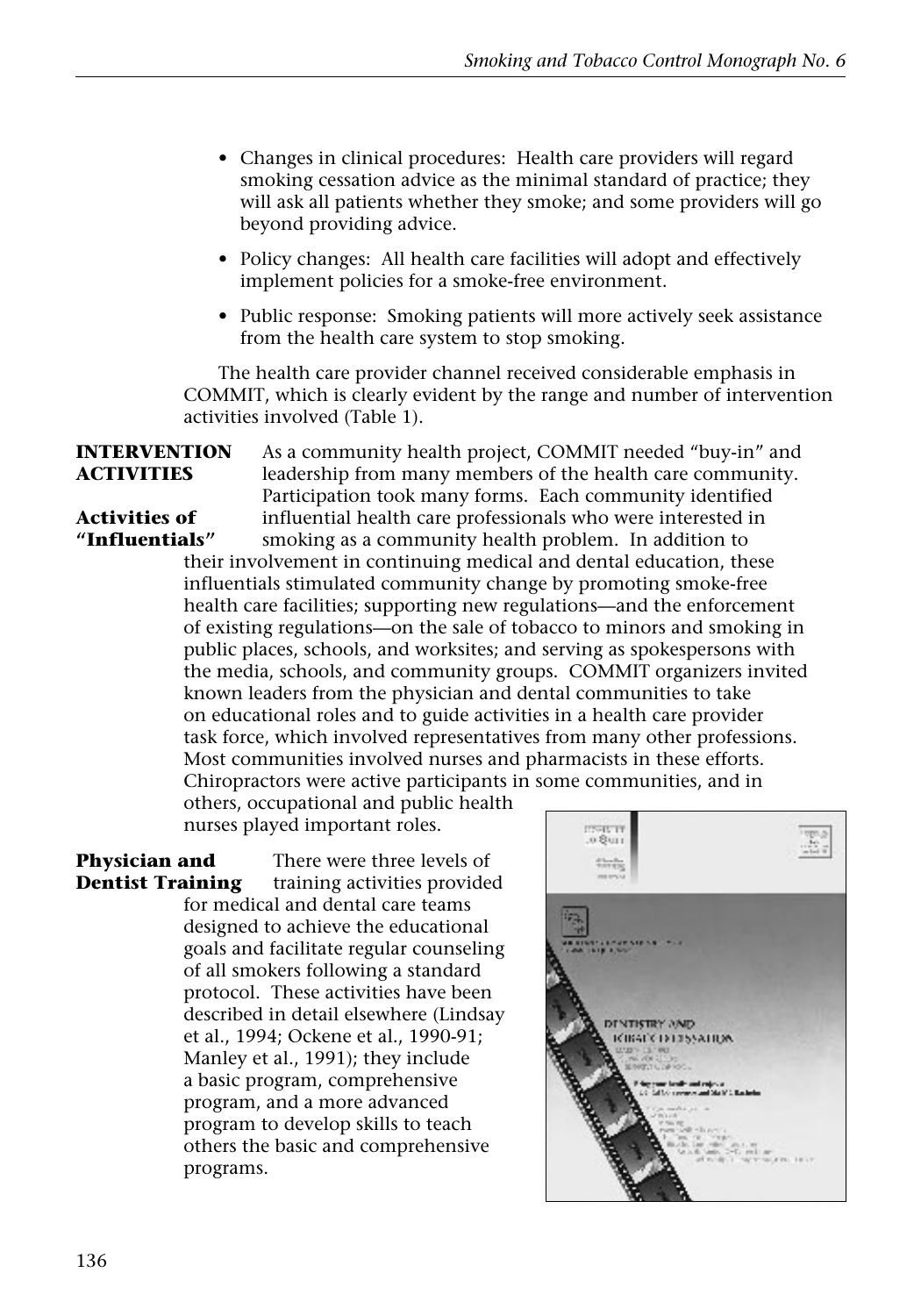### Table 1 **Health care provider activities and process objectives**

| <b>Activities for Each Community</b>                                                           | Cumulative<br>Objectives<br>$(1988-1992)$ | Number<br>Completed | Process<br><b>Objectives</b><br>Achieved<br>(% ) |
|------------------------------------------------------------------------------------------------|-------------------------------------------|---------------------|--------------------------------------------------|
| Three or More Local Influential Medical Care<br><b>Providers Trained</b>                       | 33 providers                              | 74 providers        | 224                                              |
| Three or More Local Influential Dental Care<br><b>Providers Trained</b>                        | 33 dentists                               | 49 dentists         | 148                                              |
| Annually, At Least Three Physicians Will Be<br>Active on Community Board                       | 132 physicians                            | 211 physicians      | 160                                              |
| Annually (from 1989) At Least One Dental Care<br>Provider Will Be Active on Community Board    | 33 dentists                               | 93 dentists         | 282                                              |
| Annually (from 1989) At Least Three Dental Care<br>Providers Will Be Active on Community Board | 99 providers                              | 124 providers       | 125                                              |
| At Least One Physician Attended National Training                                              | 11 physicians                             | 23 physicians       | 209                                              |
| At Least One Dentist Attended National Training                                                | 11 dentists                               | 17 dentists         | 155                                              |
| At Least Two Dental Care Providers Attended<br>National or Regional Training                   | 22 providers                              | 25 providers        | 114                                              |
| <b>Basic Training of Physicians</b>                                                            | 80%                                       |                     | 101                                              |
| Basic Training of Dentist/Dental Care Providers                                                | 65%                                       |                     | 94                                               |
| Comprehensive Training of Physicians                                                           | 25%                                       |                     | 100                                              |
| Comprehensive Training of Dentist/Dental<br>Care Providers                                     | <b>20%</b>                                |                     | 95                                               |
| Physician Office Staff Training                                                                | 30%                                       |                     | 200                                              |
| Dentist Office Staff Training                                                                  | 30%                                       |                     | 147                                              |
| Resource Materials Sent to Physician Offices                                                   | 90%                                       |                     | 111                                              |
| <b>Resource Materials Sent to Dentist Offices</b>                                              | 90%                                       |                     | 111                                              |
| Promotional Materials Sent to Physician Offices                                                | 90%                                       |                     | 110                                              |
| <b>Promotional Materials Sent to Dentist Offices</b>                                           | 90%                                       |                     | 108                                              |
| Presentations to Physician Offices Not Smoke-Free                                              | 60%                                       |                     | 147                                              |
| Presentations to Dentist Offices Not Smoke-Free                                                | 60%                                       |                     | 138                                              |
| <b>Presentations to Health Care Facilities Not</b><br>Smoke-Free                               | 100%                                      |                     | 100                                              |

a Average for combined communities.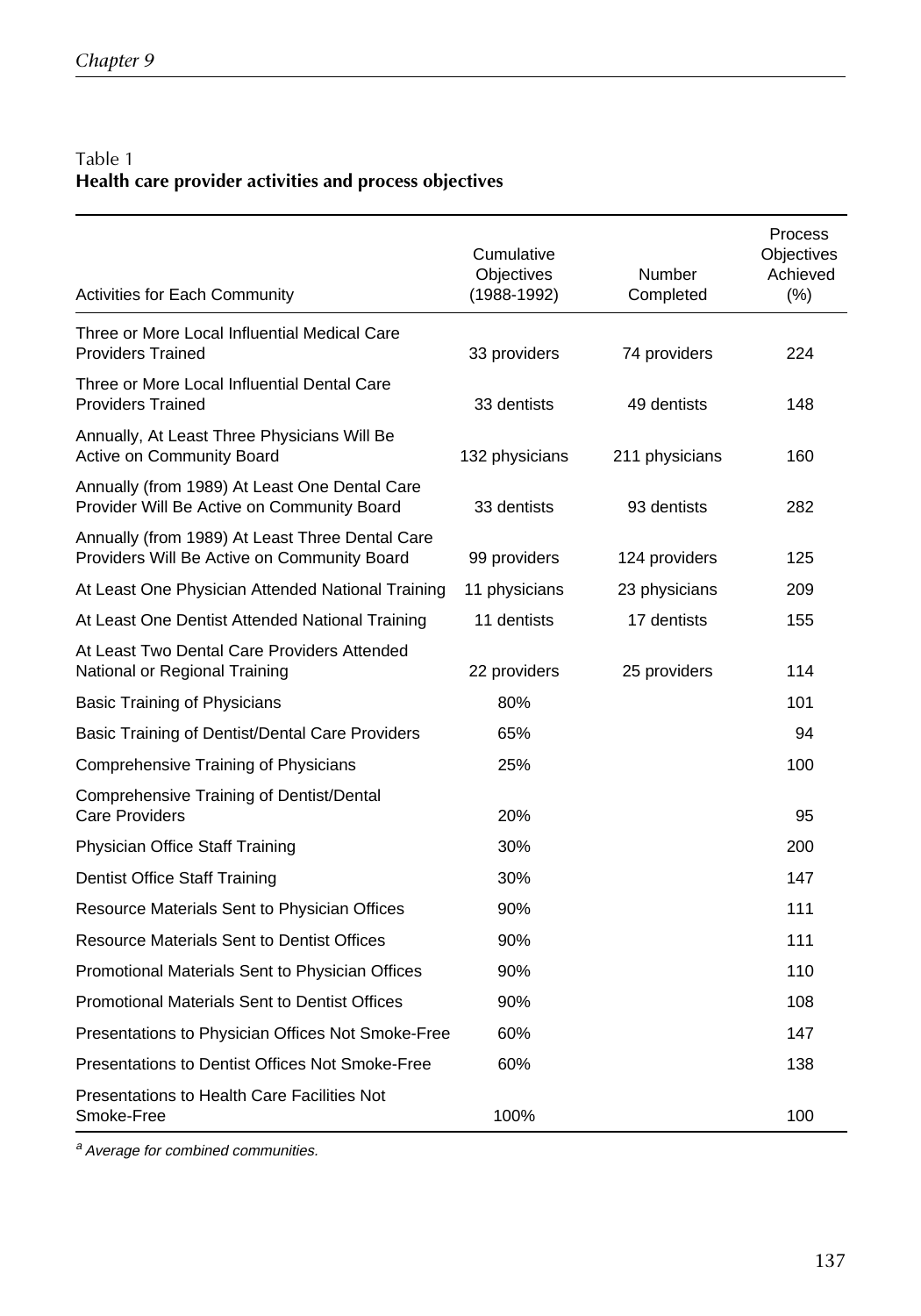The most advanced level of training was provided centrally for several individuals from each community and was intended to develop leadership and educational skills for medical and dental care teams within the intervention communities. These central training events provided guidelines for how to deliver the NCI-developed programs (basic and comprehensive programs) and how to plan community-level educational programs. *Basic* (approximately 45 minutes, like that of traditional rounds presentations) and *comprehensive* training (a minimum of a 2 1/2-hour workshop) that included didactic presentations, opportunities for discussion, and planning as well as skills-building exercises were then made available to all medical and dental care teams at the community level.

In the 11 COMMIT communities, there were 909 primary care physicians (mean = 83 per community) and 731 general care dentists (mean = 66 per community) in the intervention communities. During the 4 years of the COMMIT intervention, an estimated 80 percent (727) of primary care physicians and 65 percent (475) of general care dentists attended some level of training.

**WHAT HAPPENED:** Representatives from many health professions spent time **SUCCESSFUL** as volunteers to provide leadership through the COMMIT **COMPONENTS AND** Board and task forces. Most of these volunteers took on a **CHALLENGES** 4-year commitment and sustained their involvement with project. The chairs of the health care provider task forces **Goal 1. Involvement** usually were physicians. Participants on this task force **and Leadership** provided many different kinds of leadership and support to

> the COMMIT intervention. The specific contributions were dependent on individual interests and skills and the opportunities afforded by the particular form of activities in each community. The role of the knowledgeable expert



on health was always important for media events. Radio, television, and newspapers often looked to the health care provider leaders for comment on the smoking issue. The experts participated in talk shows, wrote articles for newspapers, and responded to health issues at press conferences. For example, at the time of the release of the 1989 U.S. Surgeon General's report (U.S. Department of Health and Human Services, 1989), there was an opportunity to discuss implications of the report at the community level.

Physicians, dentists, and other health professionals played leadership roles in creating smoke-free hospitals and other medical and dental facilities, submitting articles for the *COMMIT Newsletter*, and encouraging their colleagues to prescribe the nicotine patch when it was first introduced. The importance of this visibility and the sense of local expertise are difficult to measure but are critical in the diffusion process as a context for promoting other activities.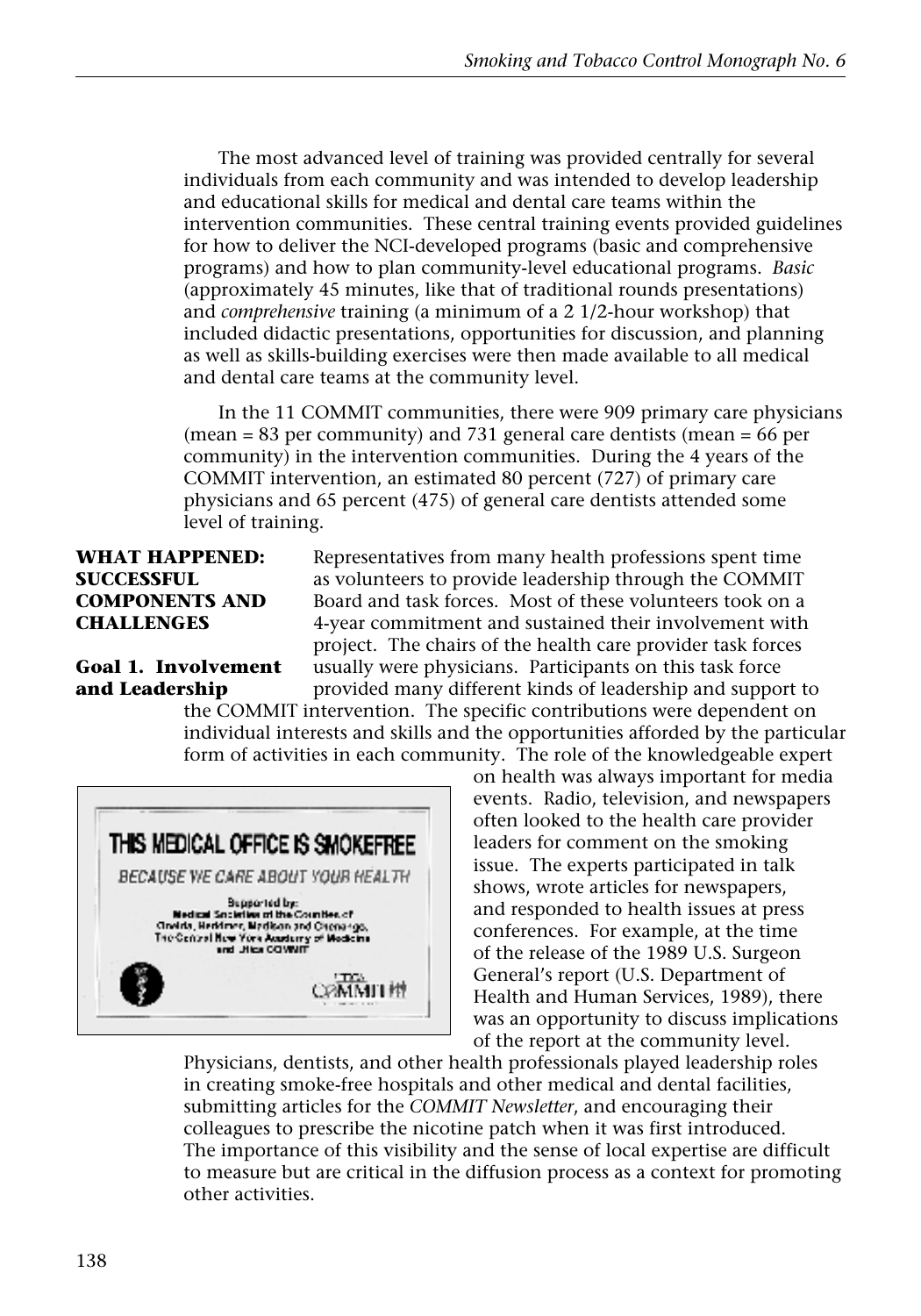Task Force IssuesThe protocol's emphasis on physician and dentist training interfered with smooth functioning of task forces in several communities. Planning of training events was time consuming, and committees spent an inordinate amount of time attempting to deal with physician and dentist reluctance to attend comprehensive training. At the same time, there was concern that, even with training, these health care professionals could have only a minimal effect on patients' smoking behavior.

> Representatives of other health care professions could see an important role for their groups in COMMIT but did not see sufficient resources allocated for this purpose. This lack of resources was overcome in many communities by local initiatives, but the group process suffered because of the resentment engendered by this perception of inequality and inappropriate attention to physicians and dentists. At the same time, there was a reluctance among staff members and other members of the task force to address issues because of the (1) traditional independence, rank, and respect for physicians and dentists and (2) possibility of not meeting project objectives.

> Some communities reported that the task force lacked a strong, visionary, and powerful leadership committed to the spirit as well as the letter of the protocol. Some groups tended to focus on meeting the minimum requirements of the protocol and did not push their creativity beyond the minimum. This was unfortunate because a community approach, by its nature, should be comprehensive and coordinated. For example, physicians and dentists are in an excellent position to refer smokers to other health professionals for quit-smoking therapy, and they may work jointly by providing a prescription for nicotine replacement therapy. In urban settings, where physicians and dentists often work in combination clinics and free-standing health centers, such cooperation and interaction among physicians, dentists, nurses, and other health professionals may be more readily anticipated than in private office settings that are often more limited in scope.

> Although these limitations within the protocol were a problem for many communities, there were many examples of pushing beyond the protocol requirements. For example, the Santa Fe, NM, group developed a videotape that was circulated among a variety of health professionals. In Paterson, NJ, a poor urban community with a large minority population, hypertension nurses and clinicians who conducted onsite high blood pressure screening programs throughout the community were trained to measure the carbon monoxide in the expired air of smokers and to counsel smokers, particularly those with high blood pressure, to quit smoking. In several communities, "grand rounds" presentations and comprehensive symposia and workshops, although targeted to physicians and dentists, were extended to include other professionals. In one instance, a comprehensive training event included presentations (e.g., a lawyer from the Rose Cipollone case in New Jersey [*Cipollone* v. *Liggett Group*], a presentation on environmental tobacco smoke, an update on smoking and health issues) of interest to a diverse audience. By offering Continuing Medical Education (CME) credits for nurses and other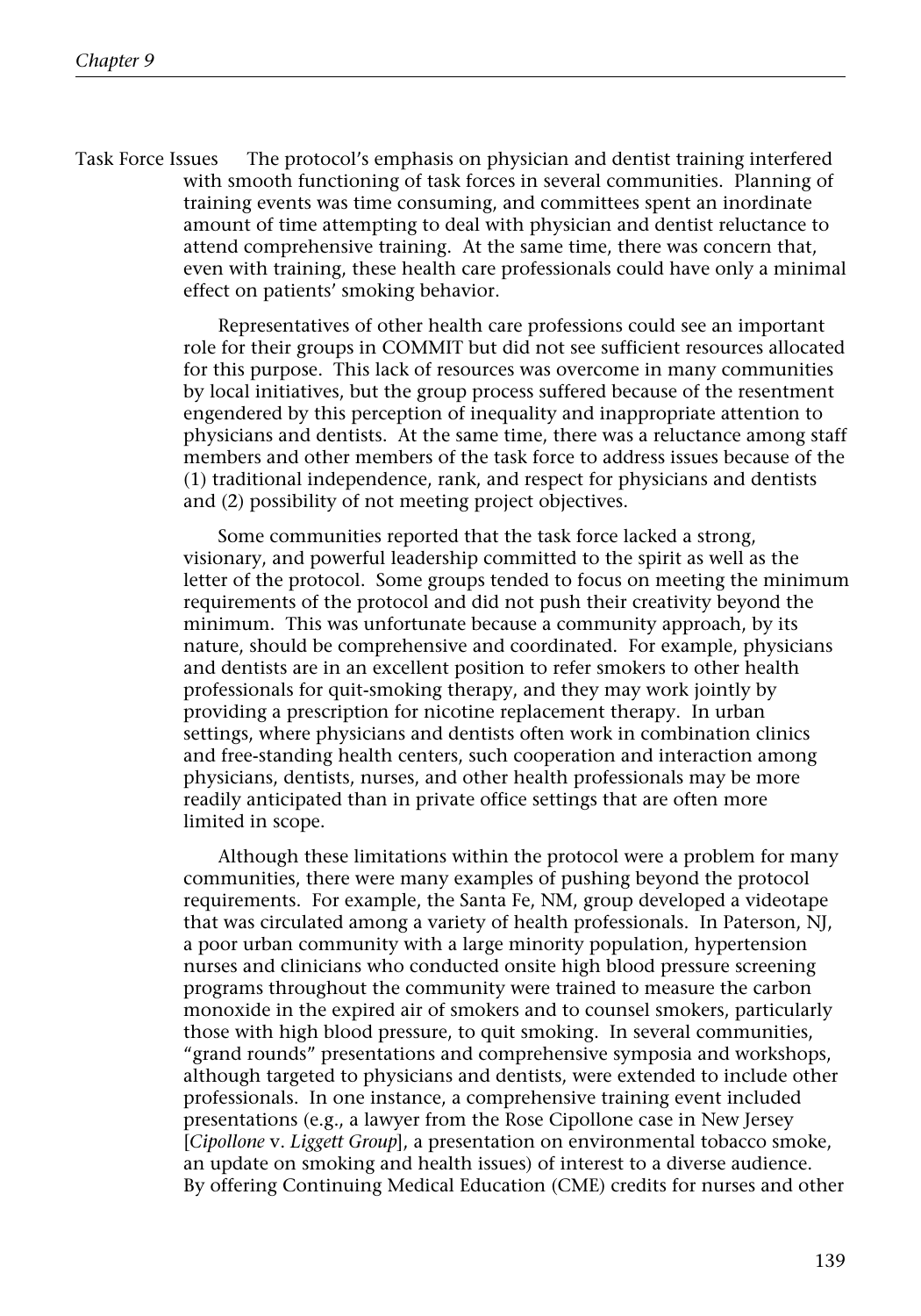health professionals, it was possible to attract a varied concerned audience, boost attendance, and add to the success of the program. Sometimes training was provided specifically for other health care providers. For example, in Fitchburg/Leominster, MA, special training was offered to hospital nurses who wanted to take advantage of the "teachable moment" when smoking patients in a smoke-free hospital must deal with a period of abstinence.

**Goal 2. Changes** To ensure that medical and dental care teams put state-of-the-art **in Procedures** procedures into place, a chain of events appears necessary (Figure 1). This is a complex process, and breakdowns at any stage in the Changes in chain will compromise the overall impact on patient outcomes. Procedures Require There were challenges to be met and solutions to be found at a Chain of Events every link of this chain.

> *Link 1. Physicians and Dentists and Their Office Staffs Must Want To Learn About and Be Willing To Attend Training for Smoking Cessation*. Most

communities were able to provide basic training to more than 80 percent of physicians and 65 percent of dentists. However, physicians and dentists were reluctant to attend comprehensive training. Some communities made an effort to schedule the comprehensive training at "attractive" times, such as in association with the American Cancer Society's The



Great American Smokeout (GASO) or in conjunction with a New Year's "Quit and Win" contest. Some communities expanded the training program to enhance its attractiveness to other health professionals and to use the event as an occasion to train and educate members of the COMMIT Board and task forces, local health department staff members, and other key people in the community. This ensured strong attendance and enhanced the ability

### Figure 1 **Chain of events that enable health professionals to help patients**

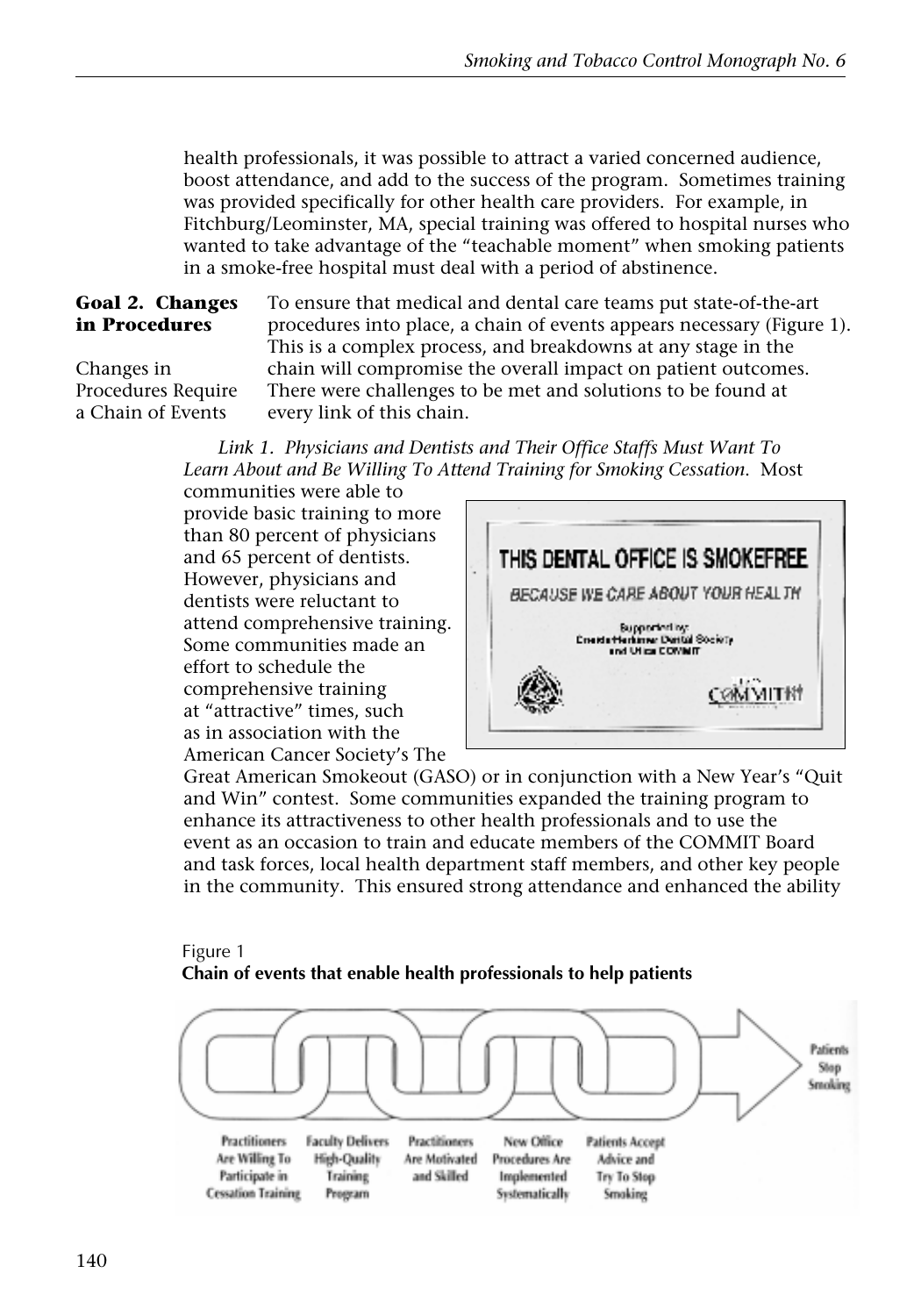of the entire community to intervene on smoking. However, not all communities followed this procedure.

In many communities, training events were cancelled because of insufficient registration. Most task forces spent many meetings considering how to attract professionals to 2 1/2 hours of training about smoking cessation. A wide range of incentives was offered, such as CME credits, dinners in pleasant locations, and in one community, eligibility for a drawing for a weekend of skiing. Across the COMMIT communities, there were many variations on optimum timing for training events; virtually every possibility was explored. In some communities, experts were imported, local opinion leaders made personal telephone calls, and so forth. In several communities, the organizers took the program to health care providers in their offices. This strategy provided an excellent opportunity to meet with office staff members, help them tailor and "mobilize" the office for intervention on smoking, and provide necessary followup and continued contact.

The nicotine patch became available early in 1992, during the final 9 months of the 4-year intervention period. Some communities saw the patch as an opportunity to make a final push to attract health care providers to training events. Rather than physicians raising the issue of smoking cessation with their patients, many smokers were asking their physicians about the patch. The need to know more about how to prescribe the patch provided a window of opportunity to attract physicians to training. In addition, drug company representatives were willing to work with COMMIT staff members to help promote and stage the training events.

However, in some communities the task force did not respond to this opportunity because it had already reached its objectives and because of the perception that there was not sufficient demand among physicians and dentists for more training on smoking cessation. This reality was borne out in one community that cancelled a workshop as the result of a lack of registration during the height of the nicotine patch campaigns.

*Link 2. The Faculty Members for Training Events Need To Have the Knowledge, Skills, and Motivation To Deliver Effective Training to Their Colleagues in the Community*. Some communities reported that they felt they needed "an out-of-town expert" to attract physicians and dentists to a training event. Others noted that the individuals trained to lead sessions were not available or tended not to be committed to the need for training or, in some cases, the content of the recommended training. On the other hand, the local physician and dentist leaders were important in many communities because of their role in persuading their colleagues to attend at least one training event. The local professionals also demonstrated that the recommended intervention could be implemented within regular practices and were able to address in a credible manner the practical concerns related to the local situation.

Most often, the organizers were satisfied with the quality of the presentations but not with the level of participation. There are advantages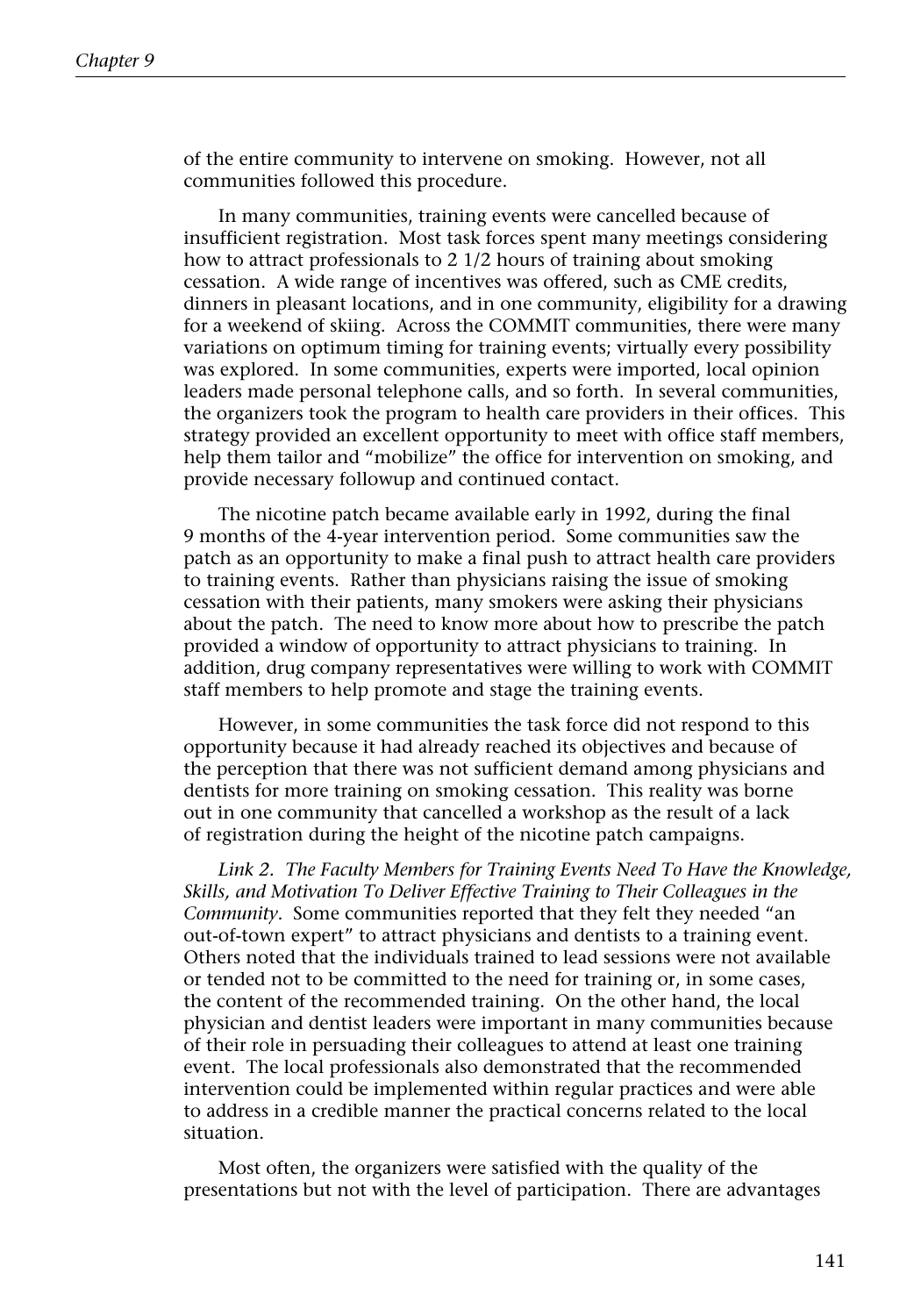to a mix of outside expertise and inside leadership. In addition, when the audience at the training events included nurses, dental hygienists, or other health care providers, there was not only more satisfaction in terms of levels of participation but also more interest and richness in what the audience brought to the session.

*Link 3. The Education Provided Must Be Effective Enough To Motivate Practitioners To Address Smoking More Systematically and To Provide Enough Knowledge and Other Resources To Enable Changes in Procedures*. (Note: It was important that the presentations provided through COMMIT have an effect on health



professionals' behavior similar to the effect of the educational programs tested in the research that provided the basis for the training program [Wilson et al., 1988; Ockene et al., 1990-91; Gilbert et al., 1992; Kottke et al., 1989; Cummings et al., 1989].) There was a wide range in the quality of the educational programs provided. In many instances, staff and participants reported high-quality presentations. Sometimes the faculty members for these sessions would present what they were comfortable with rather than the NCI training package. There was no centralized evaluation of training sessions; therefore, it is unknown whether specific training events had the effect on practices that was intended in the original training objectives.

*Link 4. After Attending These Training Events, Physicians and Dentists and Their Office Staff Members Need To Take Action by Setting Up Their Offices To Facilitate Smoking Control Activities and To Provide Effective Advice and Support to Their Smoking Patients*. It takes motivation, knowledge, and support to make changes in procedures. It also is necessary to reduce the barriers to action that exist for health care providers. Health care providers have often listed lack of reimbursement for smoking cessation advice as an important barrier to implementing the procedure, and it was found that in communities where this activity is billable (for example, Bellingham, WA, and Brantford, Ontario, Canada), knowledge about the use of appropriate billing codes appeared to be one of the most powerful elements in the training program. It is not known whether those who attended training changed the way they dealt with smokers because the observation of changes in practices among those who attended training was not part of the evaluation process. Project staff members noted that little change in office systems was evident unless COMMIT staff members personally visited offices. In other words, training of office staff members was essential. Instructing physicians and dentists to make changes in their office systems to help them remember to address smoking often did not lead to these systems being set up. Even with in-office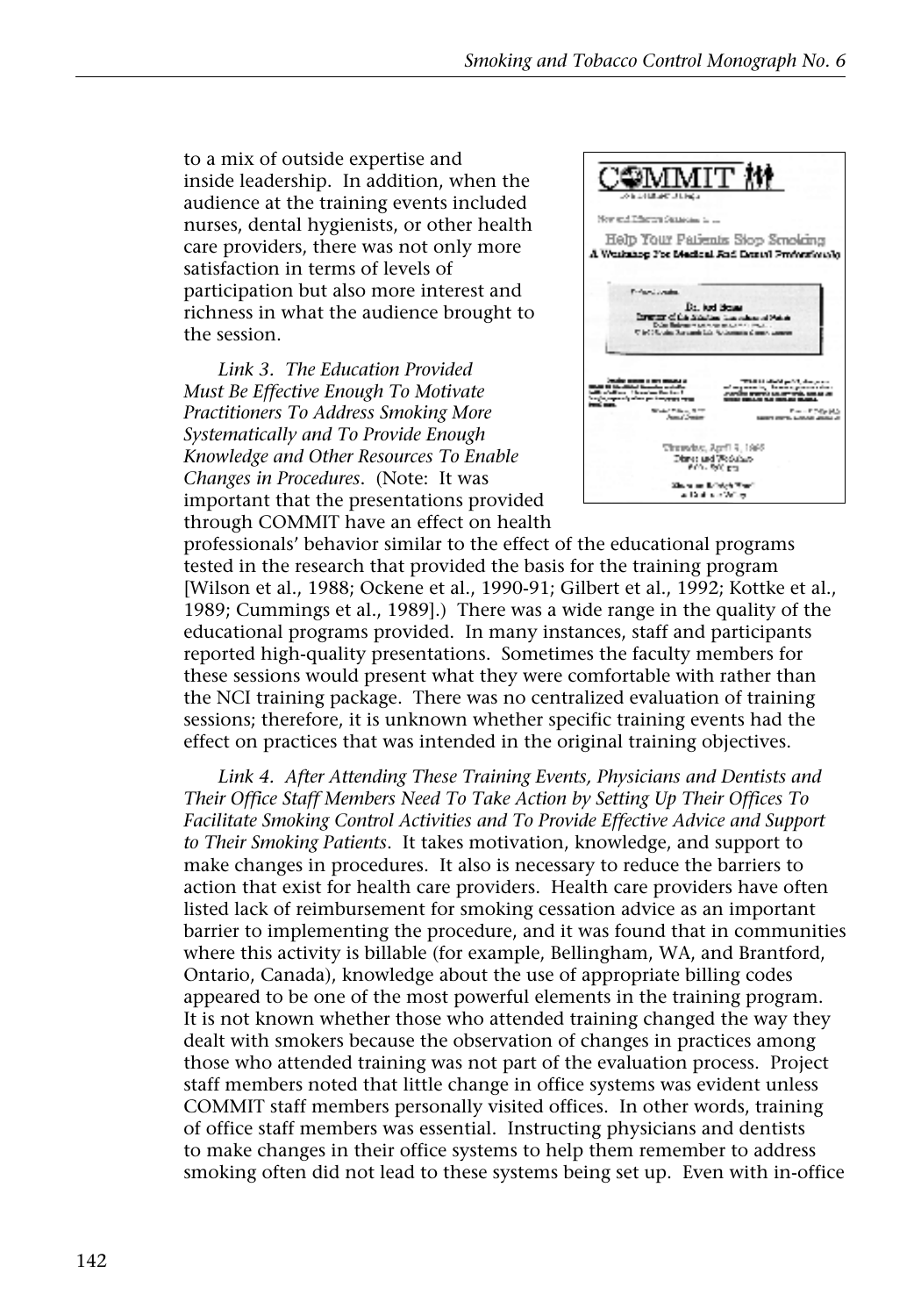training, many offices resisted setting up a reminder system but welcomed the other office support resources that COMMIT offered.

*Link 5. Patients Need To Respond to the Advice and Support Provided by These Health Care Professionals and Successfully Stop Smoking*. Even if a health care professional does everything right, a patient's ability to successfully stop smoking depends on many factors. Degree of nicotine dependence; level of motivation beliefs about the determinants of health, self-confidence, perceived self-efficacy and locus of control; and presence of a supportive environment at work, home, and among peers contribute to individuals' willingness and ability to follow through on their physicians' advice (U.S. Department of Health and Human Services, 1989). Previous studies have shown that stopping smoking is a long-term process and that it is often important to help smokers move through stages of change prior to their final successful attempt to stop. For example, helping contented smokers become discontented with their habit, shortening the number of years that individuals think about stopping before making their first attempt, helping relapsers start thinking about quitting again, and supporting ex-smokers are all potentially important effects of the interventions taught to health care providers through the training and materials. Baseline and midpoint surveys of smokers in the COMMIT communities indicated that smokers do take the advice of their physicians seriously and, if advised, do try to stop smoking (Ockene et al., 1991 and 1990-91). Final analysis of the COMMIT surveys of smokers will provide some insight into their responses to these aspects of the intervention. Unfortunately, specific physician intervention cannot be linked with patients' success in stopping smoking.

**Goal 3.** Leaders in the health care provider community approached by **Policy Changes** COMMIT organizers to participate on the Board and task forces often already had played a key role in advocacy and policy issues change within their communities prior to the beginning of COMMIT. This history varied by community, but when these leaders were already in place, it often gave those communities a headstart on this aspect of COMMIT work. However, this history may not be an advantage if these individuals have alienated stakeholders through their previous efforts within the community. The baseline survey demonstrated that most large health care facilities in most communities had some smoking control policies in place. However, the objective to have totally smoke-free hospitals, including their psychiatric and substance abuse wings, was ambitious. Success with enforcing this strict definition varied, but overall progress was made in strengthening the number and comprehensiveness of the policies. Some communities were more successful than others in this area. Factors that appear to have a positive impact on large health care facility changes were the influence of State health department initiatives, leadership provided by State or county medical and dental societies, interest of key influentials, and influence and momentum from the national media and professional journals.

> At the end of the 4-year intervention, approximately 96 percent of medical offices and 88 percent of dental offices were totally smoke-free.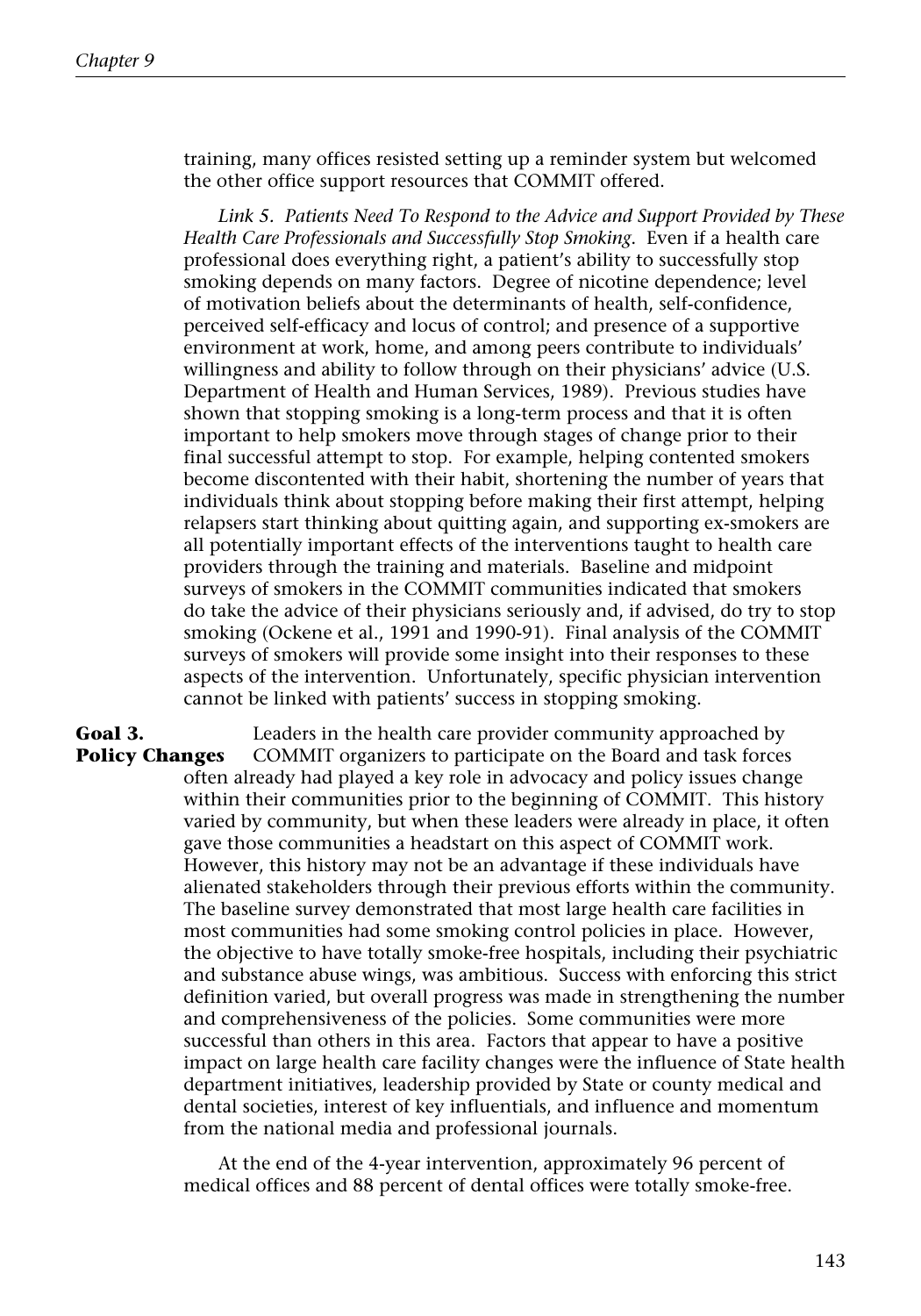In the comparison communities, the rates were approximately 91 and 92 percent, respectively (Poland, 1993). The identification of leadership, staff support for the activities, and the climate created by the overall intervention may have been key factors in explaining the difference in physicians' offices. However, it appears that dentists' offices were not similarly influenced.

**Goal 4.** The baseline surveys for COMMIT indicated that smokers would **Public Response** welcome their physicians' or dentists' offer to help them stop smoking. Seventy-one percent of heavy smokers and 81 percent of light-to-



moderate smokers said that they would try to stop if directed to do so by their physicians (Ockene et al., 1990-91). These data contradict what health professionals have expressed as a concern, that is, that their patients are not interested in talking about smoking cessation and may respond in a hostile manner to such overtures. It is important to correct this misconception. However, it is also important to state that some approaches by health care providers are more welcome than others. Poland's interviews (Ockene et al., in preparation) with patients in Brantford revealed diversity among patient responses. Some were immediately defensive when the topic was raised by their physicians; some indicated the need for more empathy from their physicians; and others simply wanted to be told to stop. There was a sense among many patients that physicians had little to offer them to help with smoking cessation. Health care providers need to know that there are standards of practice for cessation intervention developed through consensus that they can learn by attending an appropriate training event. At the same

time, they must listen carefully to their patients to understand the individual nature of the help each patient will need.

To encourage patients to become aggressive consumers of stop-smoking advice, most communities sponsored Ask Your Doc campaigns, often in association with cessation events such as the GASO, Quit and Win contests, and making New Year's resolutions. COMMIT posters throughout the town and in health care provider offices and public service announcements on the radio encouraged the public to quit smoking and to ask their health care providers for help. One community purchased advertising space to announce which physicians and dentists were particularly interested in providing smoking cessation counseling. The aggressive marketing of the nicotine patch early in 1992 led many smokers to ask their physicians about the patch and smoking cessation, which was an excellent time for a community to set up an Ask Your Doc campaign as well as to offer additional training events.

### **Linkages to Other** Many COMMIT activities were promoted through medical and **Activities in the** dental offices, and this linkage made an important contribution **Intervention** to the comprehensive strategy. In general, office staff members were receptive to requests to distribute cessation resource guides and self-help material and to publicize the Smokers' Network and other magnet events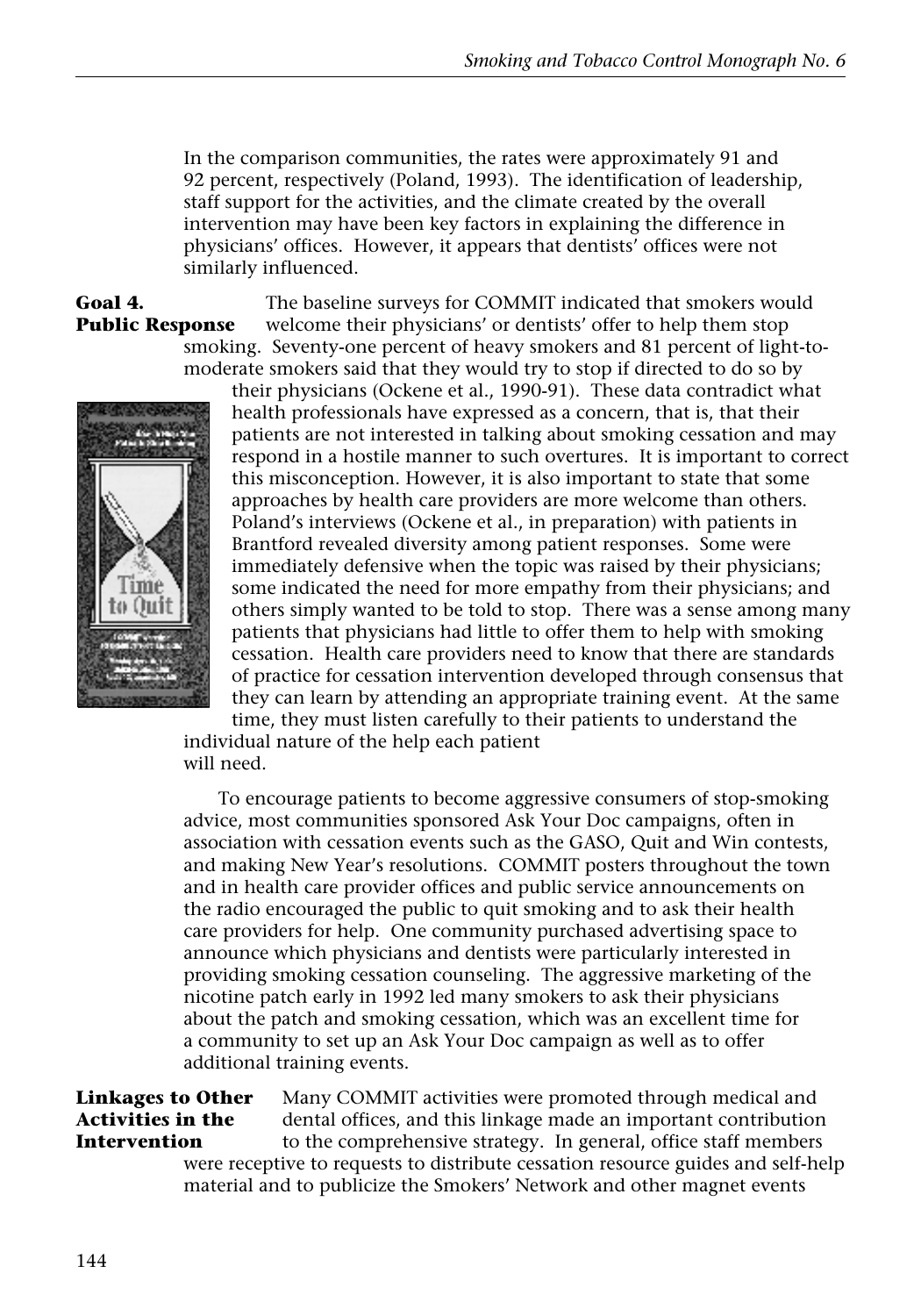such as Quit and Win contests. These activities did not increase their workload and in some cases provided tools that made their job easier.

Taking advantage of and coordinating with ongoing events in the community enhanced the effect of the physicians' and dentists' interventions. Not only could practitioners encourage patients to quit smoking, they could encourage them to use self-help materials distributed in association with a community Quit and Win contest and use the contest as an occasion to select a quit date. Indeed, one community conducted a competition among physicians' offices, with the prize a color television set for the winner's waiting room. The winning office enrolled 150 smokers in the Quit and Win contest.

In general, a good response can be expected from medical and dental office staff members if the focus is on enhancing what they already feel they need to do and making that easier for them. Organizers can expect a less enthusiastic response when a request involves any extra work or does not fit within the regular office routine. A key factor is how an office is set up to provide resources to patients. An office with mechanisms in place will be much more receptive than one that is disorganized with regard to this aspect of its work. Sometimes providing the rack on which materials can be distributed will persuade some offices to distribute antismoking materials to patients.

### **The Nicotine Patch—** The availability of the nicotine patch provided a focal point **An Opportunity** for linkages among several task forces and activities. Several **for Linkages** communities, such as Utica, NY, built a campaign around the availability of the nicotine patch. For example, media attention given to the patch encouraged the public to ask questions of COMMIT offices and health care providers. This, in turn, provided an opportunity to distribute cessation resources and hold training events for health care providers. On the other hand, several communities were reluctant to become involved with the patch promotion, particularly if it meant affiliation with one pharmaceutical company rather than a more generic approach.

**THE FUTURE—** The first and most important recommendation is to approach **RECOMMENDATIONS** the health care provider community as a whole and develop a team approach to how they can best be part of a communitywide program. Allow the leadership to emerge from the group without preconceptions about the professional affiliation of the leadership. Physician and dentist trainings are valuable tools and are an important part of the approach, but they should be part of an overall strategy for all health care providers.

> Remember that physicians and dentists are members of a community as well as health care professionals. Include them on working groups and task forces responsible for formulating local policy, whether the policy concerns smoke-free hospitals or a communitywide ordinance banning sales of cigarettes to underage youth. Physicians and dentists also are members of special societies that can play leadership roles in the formulation of policy and legislation. Call on the lung association, cancer society, or heart association local affiliates for guidance and tap the resources of the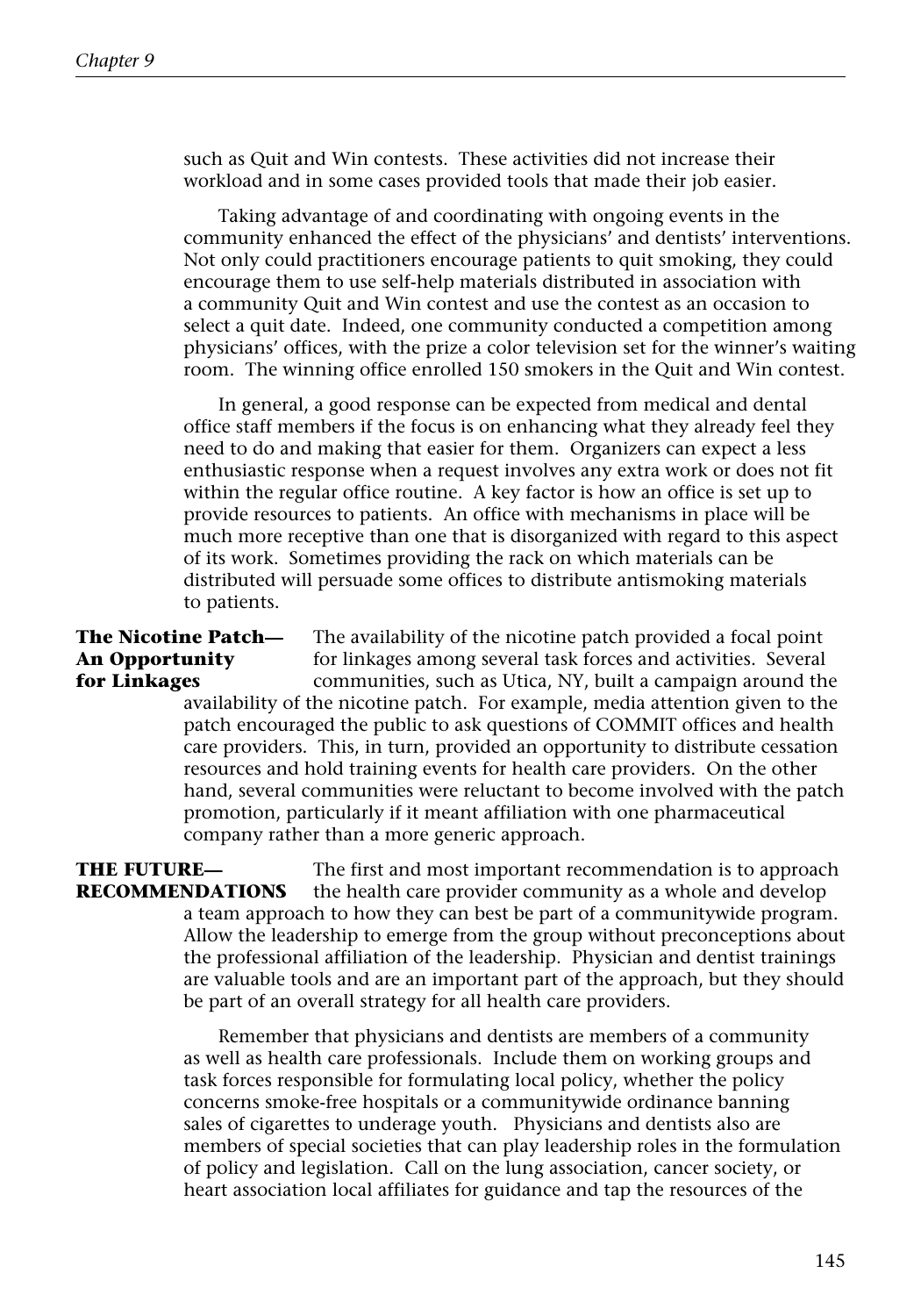State or local medical and dental societies. Local boards of health, health departments, and hospital associations also have an interest in promoting sound policy for the control of tobacco. Call on them. The more key people included in the development of the policy in the first place, the more support will be generated for the policy later.

Policies and practices in individual clinics can create a nonsmoking environment that can affect smokers. Creating no-smoking offices with no ashtrays, signs posted, literature available, and support for staff training is part of a comprehensive approach to tobacco control.

To promote changes in practices and policies in physicians' and dentists' offices requires applying everything known about helping people and communities change behavior. Just as smoking cessation is a process, integration of smoking intervention in an office is a long-term process. One strategy is almost never enough to bring about changes. Some professionals will need motivation; some will need information; others will be ready to act but need the skills to implement new procedures (Prochaska and DiClemente, 1983).

Creativity and good marketing strategies are essential. If physicians or dentists will not attend training programs, it is possible to use other means to reach them. Bring pizza for office staff members and show them a videotape during lunch hours on how to help smokers stop smoking, set up a wall rack with self-help quit-smoking material, present the physician or dentist with the "Heart Rx Kit" from the American Heart Association, and review the material on smoking cessation. Revisit the office, bringing more materials and supplies and using each visit as an occasion to encourage intervention on smoking. Involve the office in the GASO activities, Quit and Win contests, and other community events. The physician or dentist may never become as personally involved in the smoking issue as is wished, but small changes in procedures among many health professionals are important outcomes. People do not take action unless they feel that they should and that what they do will make a difference. In addition, practical issues that make the actions feasible also will determine whether change happens.

During the COMMIT intervention, the acceptance by the medical profession regarding smoking as a professional responsibility was different from that by the dental profession. Randomized controlled trials had demonstrated the efficacy of physicians' interventions, and the professional literature urged the medical profession to take action on the smoking issue. Lomas and colleagues (1991), in their studies of the implementation of consensus guidelines, concluded that it takes approximately 7 years for an accepted change in procedure to be integrated by the majority of physicians. Dentistry was many years behind medicine in recognizing the relationship between smoking and oral disease. The connection has been made stronger in the past 5 years with an increase in the number of published research articles and literature reviews as well as the establishment of new standards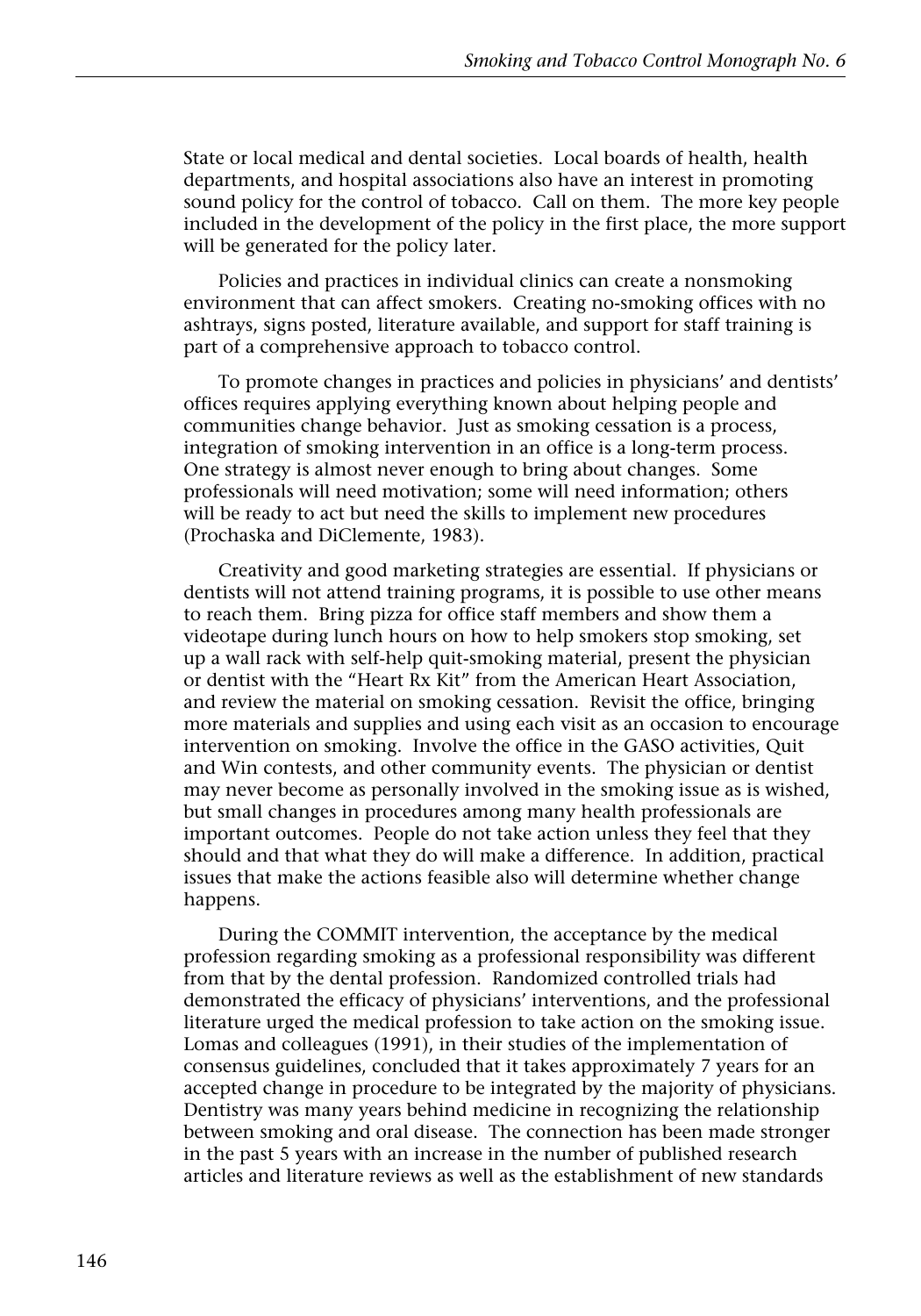in dental education curricula. Although substantial action was taken at the national level to promote the role of the dental care team in smoking control, it appears that at the community level the profession was not yet ready to accept this responsibility.

Although the medical profession appeared ready to accept smoking control as part of regular practice, there were many factors that determined whether physicians learned how to implement it effectively and whether they put what they learned into practice. Attracting medical and dental care teams to the COMMIT training events was challenging in most of the



COMMIT communities, and in some communities, it was almost impossible. Baseline surveys showed that physicians felt adequately prepared to help their patients stop smoking, yet they were not doing things known to be part of an effective approach (Lindsay et al., 1994). This lack of perceived need to know could have been a block to attending training. Physicians

needed to know that there was more that they could do within the confines of their regular practices to help patients stop smoking. Those factors should be considered in promoting training to community health care providers.

The CME literature shows that information exchange presented in a regular lecture format affects knowledge and attitudes but is rarely sufficient to bring about any change in procedures. More experiential learning strategies, such as discussion and practice with followup in the office and supplemented by techniques to cue or reinforce the procedure, are critical to integrating changes into practice (Davis et al., 1992). Basic training (less than 1 hour) was primarily a motivational tool to stimulate involvement. Seventy-five percent of physicians and eighty percent of dentists in many COMMIT communities received no training beyond the basic session. It is likely that almost no changes in procedures followed these training events. (Analysis and reporting of the postintervention survey is under way.) However, it is possible that basic training raised awareness and motivation sufficiently that physicians and dentists started to pay more attention to what resources were available and began to mention smoking more frequently to their patients. It is also possible that after attending *basic* training, many physicians and dentists perceived no need to attend *comprehensive* training.

The quality of the comprehensive training, which included demonstration and practice opportunities, varied across the communities. Some health care providers trained to lead these sessions were highly committed and good educators. Others had strengths as community leaders but, in some cases, were not strong advocates of the COMMIT activities that they were representing. It was often difficult for dedicated leaders to remain enthusiastic and strong proponents of comprehensive training when they had such difficulty in attracting their colleagues to sessions.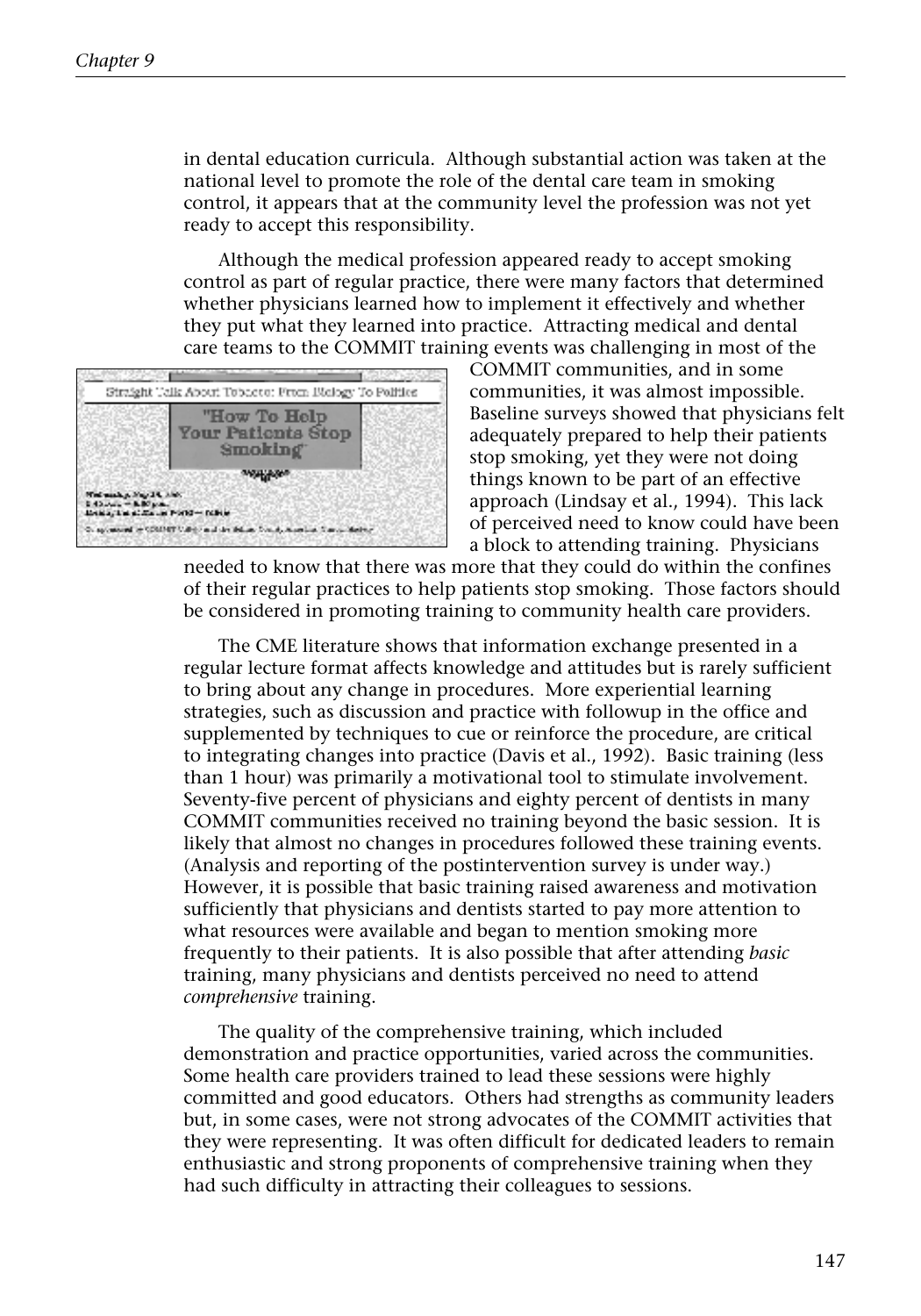Cessation counseling can be a frustrating process when a 15-percent quit rate is considered success in primary care settings. It may be unrealistic to expect health care provider leaders in the community to remain dedicated to this issue when there are many competing issues. Although it made sense from a cost perspective to train local health care providers to lead the educational activities, the presentations may have been more effective when a local leader was teamed with a cessation expert brought in for the training event. However, this strategy also met with mixed success. It is possible that by the time a community offered a session with an expert, those who had an interest in smoking cessation felt that they had already given this issue sufficient time.

COMMIT staff members across the study attempted many format variations in marketing, timing, speakers, location, and incentives to attract medical and dental care teams to training. There appears to be no ideal format. Because it is so difficult to attract health professionals to training session that is longer than 1 1/2 hours, it may be better to divide the program into bite-size pieces with realistic goals in each session for making changes in health care providers' interactions with smokers. However, it may be unrealistic to think that health care providers will attend more than one session. Another approach, when time is short, is to ensure that the audience is homogeneous in terms of its learning needs and then focus the approach on those needs. For example, if the participants are not convinced that they should bother with smoking cessation in their practices, presenters can provide a motivational approach that will move them closer to action. If audience members are ready to learn what to do, they should be told clearly and convincingly what they can do. This type of approach requires strong and versatile educational leaders. Therefore, ongoing training and support for these leaders are important.

The integrated approach to practitioners' offices taken by the COMMIT protocol appears to have been successful. COMMIT staff members reported good results when physician or dentist training was followed by a visit to offices to reinforce the training, train office staff, and introduce other COMMIT activities. This approach was labor intensive, and those who consider adopting it will need to consider its costs and benefits.

It is important to consider the large systemic forces that direct change in professional practices. For the medical profession, procedures that are perceived to be required for competency and demands from patients are two of these important forces (Fox, 1989). Changes at the level of policy within the professions were occurring before and continued throughout the COMMIT intervention period. In the medical profession, these changes were under way early in the study; however, change occurred at a much later stage in the dental care profession. The pacing of changes in professional standards of practice was beyond the control of this intervention. On the other hand, it was possible to promote patient demand. The attention given to Ask Your Doc campaigns and the availability of the nicotine patch increased this demand. The analysis of the final survey of smokers will demonstrate the effect of these approaches.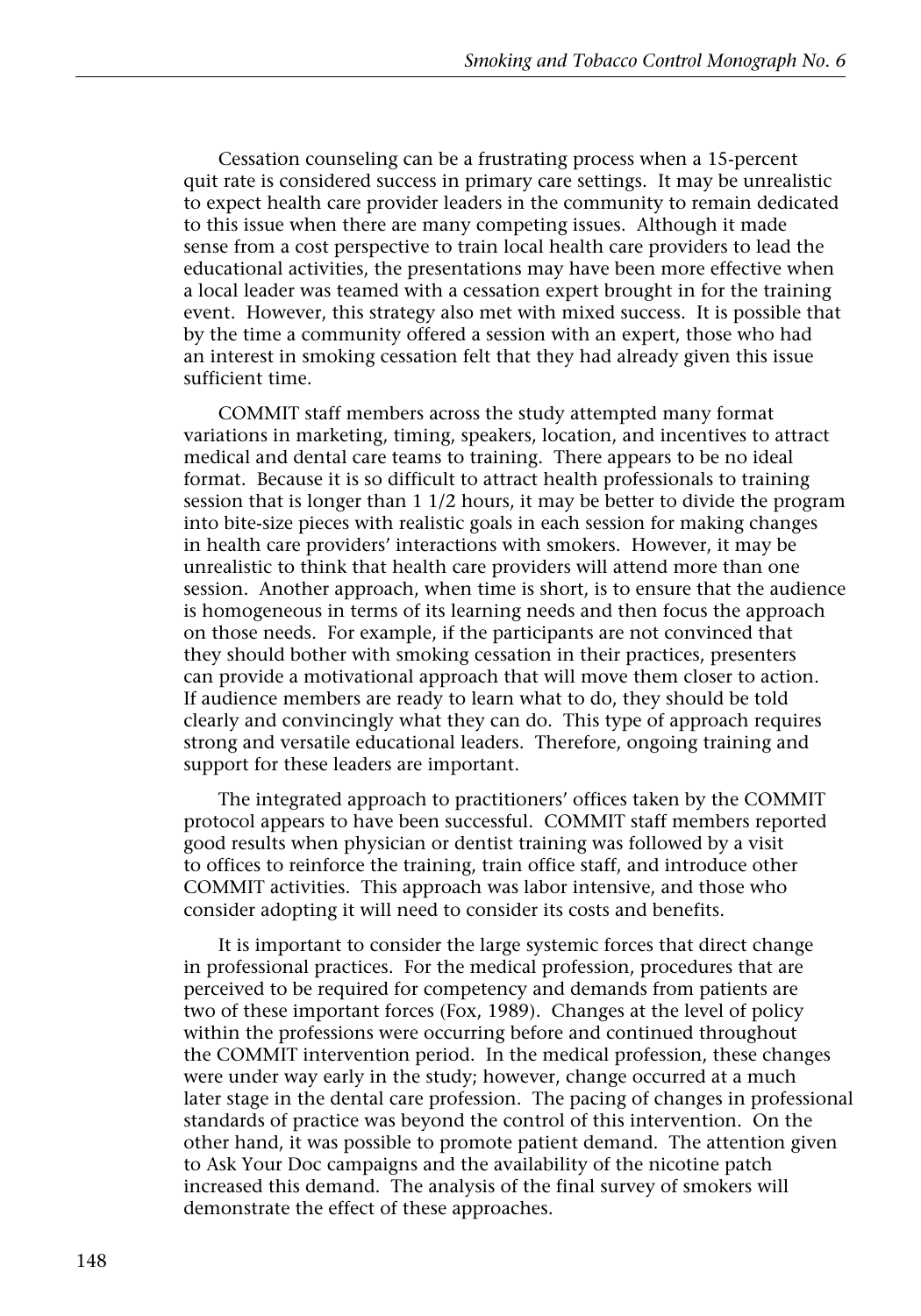**CONCLUSIONS** Support is growing within both the medical and dental professions to make smoking cessation a part of competent practice. This support from the professions is critical, and as more health care professionals perceive endorsement and support of this work as a standard of competent practice, there should be an increased openness to opportunities to learn more about smoking cessation interventions.

> Dental and dental hygiene schools are adding tobacco issues to their undergraduate curricula and continuing education programs. Recently revised curriculum guidelines for all professional schools have incorporated tobacco topics. In 1993, the American Association of Dental Schools established a Tobacco-Free Initiatives Special Interest Group so that educators could share experiences and accelerate the process of developing student knowledge, skills, and interest in tobacco intervention services. In addition, the importance of the dental profession is recognized in fulfilling the national health objectives for the 1990's; tobacco objective 3.16 (U.S. Department of Health and Human Services, 1991) states: "Increase to at least 75 percent the proportion of primary care and oral health care providers who routinely advise cessation and provide assistance and follow-up for all of their tobaccousing patients."

The medical profession has established smoking cessation as an issue clearly within the jurisdiction of primary care providers as well as of many specialists. Indicative of this support is the recent dedication of a full issue of the *Journal of the American Medical Association* (1994) to the subject of smoking. Surveys indicated that physicians and dentists now clearly perceive smoking as a problem they should address. However, they are not yet applying state-of-the-art interventions in their practices. COMMIT offered training to medical and dental care teams who did not perceive the need to attend training on smoking cessation or who felt that the many demands on their continuing education time prevented making smoking a high priority. It is likely that there will be an increasing readiness to attend training as these professionals see this issue as a part of a competent practice and as their patients increasingly ask them for help.

Through COMMIT, many things have been learned about how to approach the medical and dental professions. It is time now to expand this learning through work with all health professionals in communities. An integrated approach to planning and implementing a communitywide approach to smoking cessation will create congruence and synergy among providers that should help more patients stop smoking.

### **REFERENCES**

Anda, R.F., Remington, P.L., Sienko, D.G., Davis, R.M. Are physicians advising smokers to quit? The patient's perspective. *Journal of the American Medical Association* 257(14): 1916-1919, 1987.

Centers for Disease Control and Prevention. Physician and other health-care professional counseling of smokers to quit—United States, 1991. *MMWR. Morbidity and Mortality Weekly Report* 42(44): 854-857, 1993.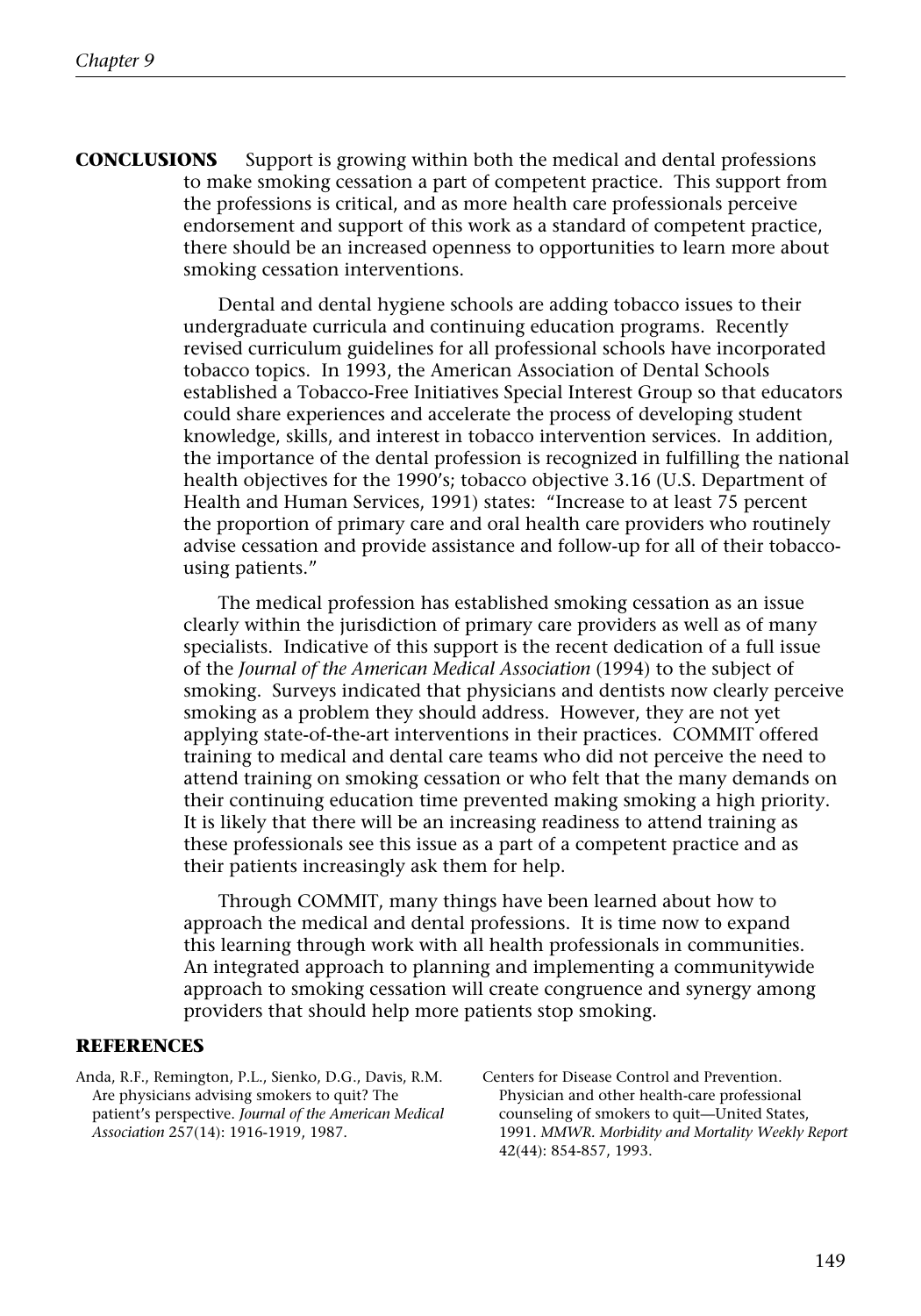- Cohen, S., Stookey, G., Katz, B., Drook, C., Smith, D. Encouraging primary care physicians to help smokers quit. *Annals of Internal Medicine* 110: 648- 652, 1989a.
- Cohen, S.J., Christen, A.G., Katz, B.P., Drook, C.A., Davis, B.J., Smith, D.M., Stookey, G.K. Counseling medical and dental patients about cigarette smoking: The impact of nicotine gum and chart reminders. *American Journal of Public Health* 77: 313- 316, 1987.
- Cohen, S.J., Stookey, G.K., Katz, B.P., Drook, C.A., Christen, A.G. Helping smokers quit: A randomized controlled trial with private dentists. *Journal of the American Dental Association* 49(3): 147- 152, 1989b.
- COMMIT Research Group. Community Intervention Trial for Smoking Cessation (COMMIT): Summary of design and intervention. *Journal of the National Cancer Institute* 83(22): 1620-1628, 1991.
- Cummings, S., Coates, T., Richard, R. Training physicians in counseling about smoking cessation: A randomized trial of the "Quit for Life" program. *Annals of Internal Medicine* 110: 640-647, 1989.
- Davis, D.A., Thomson, M.A., Oxman, A.D., Haynes, B. Evidence for the effectiveness of CME: A review of 50 randomized controlled trials. *Journal of the American Medical Association* 268(9): 1111-1117, 1992.
- Fox, R.D. (Editor). *Change and Learning in the Lives of Physicians*. New York: Praeger, 1989.
- Gerbert, B., Coates, T., Zahnd, E., Richard, R.J., Cummings, S.R. Dentists as smoking cessation counselors. *Journal of the American Dental Association* 118(1): 29-32, 1989.
- Gilbert, J.R., Wilson, D.M., Singer, J.S., Lindsay, E.A., Taylor, D.W., Willms, D., Best, J.A. A family physician smoking cessation program: An evaluation of the role of follow-up visits. *American Journal of Preventive Medicine* 8(2): 91-95, 1992.
- Hayward, R.A., Meetz, H.K., Shapiro, M.F., Freeman, H.E. Utilization of dental services: 1986 patterns and trends. *Journal of Public Health Dentistry* 49(3): 147-152, 1989.
- Janz, N.K., Becker, M.H., Kirscht, J.P., Eraker, S.A., Billi, J.E., Woolliscroft, J.O. Evaluation of a minimal-contact smoking cessation intervention in an outpatient setting. *American Journal of Public Health* 77: 849-851, 1987.
- Jones, R.B., Pomrehn, P.R., Mecklenburg, R.E., Lindsay, E.A., Manley, M., Ockene, J.K. The COMMIT dental model: Tobacco control practices and attitudes. *Journal of the American Dental Association* 124(9): 92-104, 1993.
- *Journal of the American Medical Association* 271(8): 569-636, 1994.
- Kottke, T.E., Brekke, M.L., Solberg, L.I., Hughes, J.R. A randomized trial to increase smoking intervention by physicians. *Journal of the American Medical Association* 261(14): 2101-2106, 1989.
- Lichtenstein, E., Wallack, L., Pechacek, T.F. Introduction to the Community Intervention Trial for Smoking Cessation (COMMIT). *International Quarterly of Community Health Education* 11(3): 173-185, 1990-91.
- Lindsay, E.A., Ockene, J.K., Hymowitz, N., Giffen, C., Berger, L., Pomrehn, P. Physicians and smoking cessation: A survey of office procedures and practices in the Community Intervention Trial for Smoking Cessation. *Archives of Family Medicine* 3(4): 341-348, 1994.
- Lomas, J., Enkin, M., Anderson, G.M., Hannah, W.J., Vayda, E., Singer, J. Opinion leaders versus audit and feedback to implement practice guidelines. *Journal of the American Medical Association* 265: 2202-2207, 1991.
- Manley, M., Epps, R.P., Husten, C., Glynn, T., Shopland, D. Clinical interventions in tobacco control: A National Cancer Institute training program for physicians. *Journal of the American Medical Association* 266(22): 3172-3173, 1991.
- Mecklenburg, R.E., Christen, A.G., Gerbert, B., Gift, H.C., Glynn, T.J., Jones, R.B., Lindsay, E., Manley, M.W., Severson, H. *How To Help Your Patients Stop Using Tobacco: A National Cancer Institute Manual for the Oral Health Team*. NIH Publication No. 93- 3191. Rockville, MD: U.S. Department of Health and Human Services, Public Health Service, National Institutes of Health, 1993.
- Ockene, J., Lindsay, E.A., Manley, M. Tobacco control activities of primary care physicians in the Community Intervention Trial for Smoking Cessation, in preparation.
- Ockene, J.K. Physician-delivered intervention for smoking cessation: Strategies for increasing effectiveness. *Preventive Medicine* 16: 723-737, 1987.
- Ockene, J.K., Aney, J., Goldberg, R.J., Klar, J.M., Williams, J.W. A survey of Massachusetts physicians' smoking practices. *American Journal of Preventive Medicine* 4: 14-20, 1988.
- Ockene, J.K., Kristeller, J., Goldberg, R., Amick, T.L., Penelope, P.S., Hosmer, D., Quirk, M., Kalan, K. Increasing the efficacy of physician-delivered smoking intervention: A randomized clinical trial. *Journal of General Internal Medicine* 6: 1-8, 1991.
- Ockene, J.K., Lindsay, E., Berger, L., Hymowitz, N. Health care providers as key change agents in the Community Intervention Trial for Smoking Cessation (COMMIT). *International Quarterly of Community Health Education* 11(3): 223-237, 1990-91.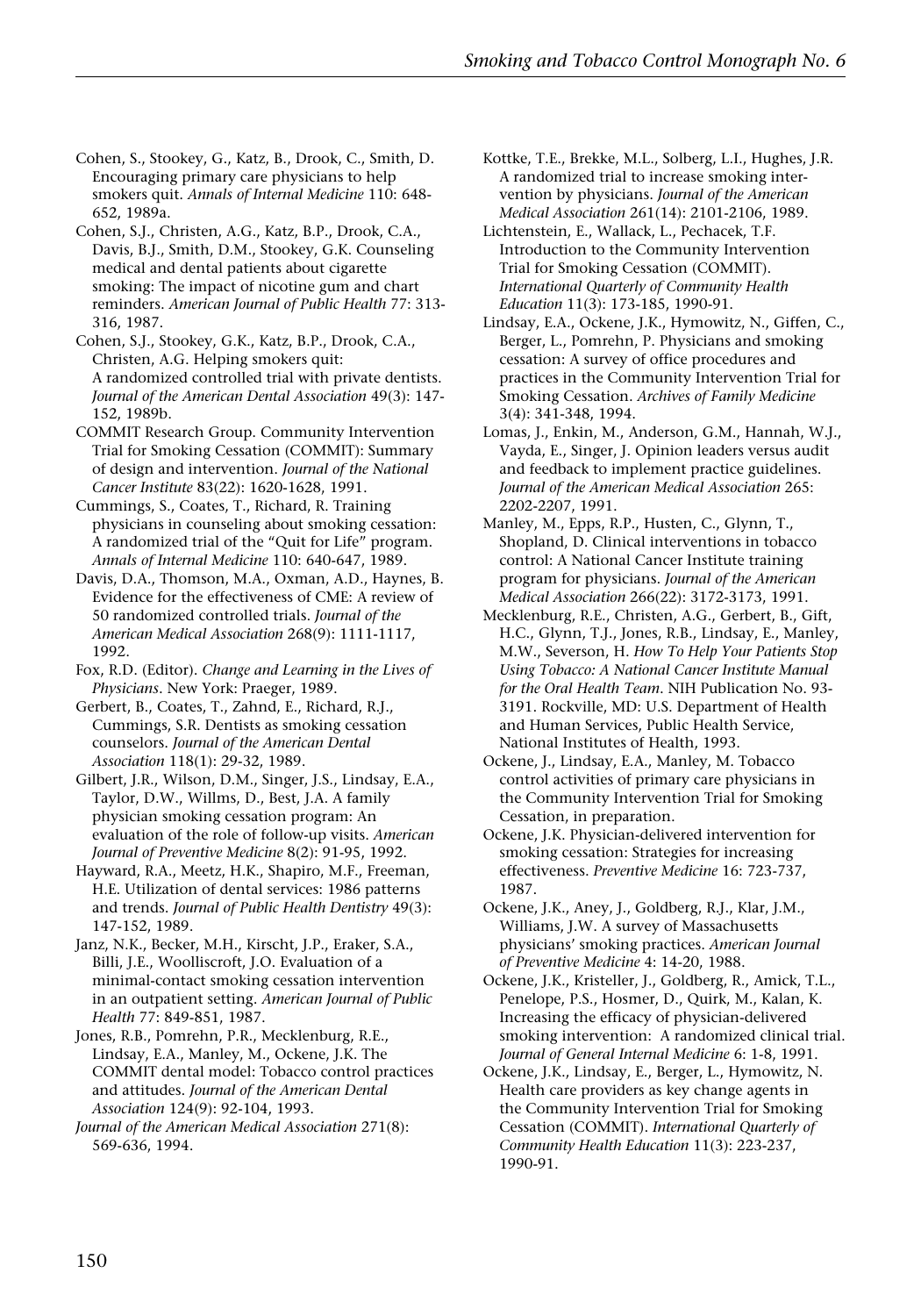Orlandi, M.A. Promoting health and preventing disease in health care settings: An analysis of barriers. *Preventive Medicine* 16: 119-130, 1987.

Orleans, C.T., George, L.K., Houpt, J.L., Brodie, K.H. Health promotion in primary care: A survey of U.S. family practitioners. *Preventive Medicine* 14: 636-647, 1985.

Poland, B. "Concept and Practice in Community Mobilization for Health: A Qualitative Evaluation of the Brantford COMMIT Smoking Cessation Intervention Trial." Unpublished doctoral disseration, McMaster University, 1993. 402 pp.

Prochaska, J.O., DiClemente, C.C. Stages and processes of self-change of smoking: Toward an integrative model of change. *Journal of Consulting and Clinical Psychology* 51(3): 390-395, 1983.

Russell, M.A., Wilson, C., Taylor, C., Baker, C.D. The effect of general practitioners' advice against smoking. *British Medical Journal* 2: 231-235, 1979.

Secker-Walker, R.H., Solomon, L.J., Hill, H.C. A statewide survey of dentists' smoking cessation advice. *Journal of the American Dental Association* 118(1): 37-40, 1989.

U.S. Department of Health and Human Services. *Reducing the Health Consequences of Smoking: 25 Years of Progress. A Report of the Surgeon General, 1989*. DHHS Publication No. (CDC) 89-8411. Rockville, MD: U.S. Department of Health and Human Services, Public Health Service, Centers for Disease Control, Center for Chronic Disease Prevention and Health Promotion, Office on Smoking and Health, 1989.

### **AUTHORS**

Elizabeth A. Lindsay, Ph.D. Associate Professor Community Health Research Unit Department of Epidemiology and Community Medicine University of Ottawa Ottawa, Ontario K1H 8M5 CANADA

Norman Hymowitz, Ph.D. Professor of Clinical Psychiatry Department of Psychiatry and Mental Health Services University of Medicine and Dentistry of New Jersey Medical School

Newark, NJ 07103

U.S. Department of Health and Human Services. *Seventh Report to the President and Congress on the Status of Health Personnel in the United States*. DHHS Publication No. HRS-P-OD-90-1. Washington, DC: Supt. of Docs., U.S. Govt. Print. Off., 1990.

U.S. Department of Health and Human Services. *Healthy People 2000: National Health Promotion and Disease Prevention Objectives*. DHHS Publication No. (PHS) 91-50212. Washington, DC: Supt. of Docs., U.S. Govt. Print. Off., 1991, p. 153.

Wilson, D.M., Taylor, D.W., Gilbert, J.R., Best, J.A., Lindsay, E.A., Willms, D.G., Singer, J. A randomized trial of a family physician intervention for smoking cessation. *Journal of the American Medical Association* 260(11): 1570-1574, 1988.